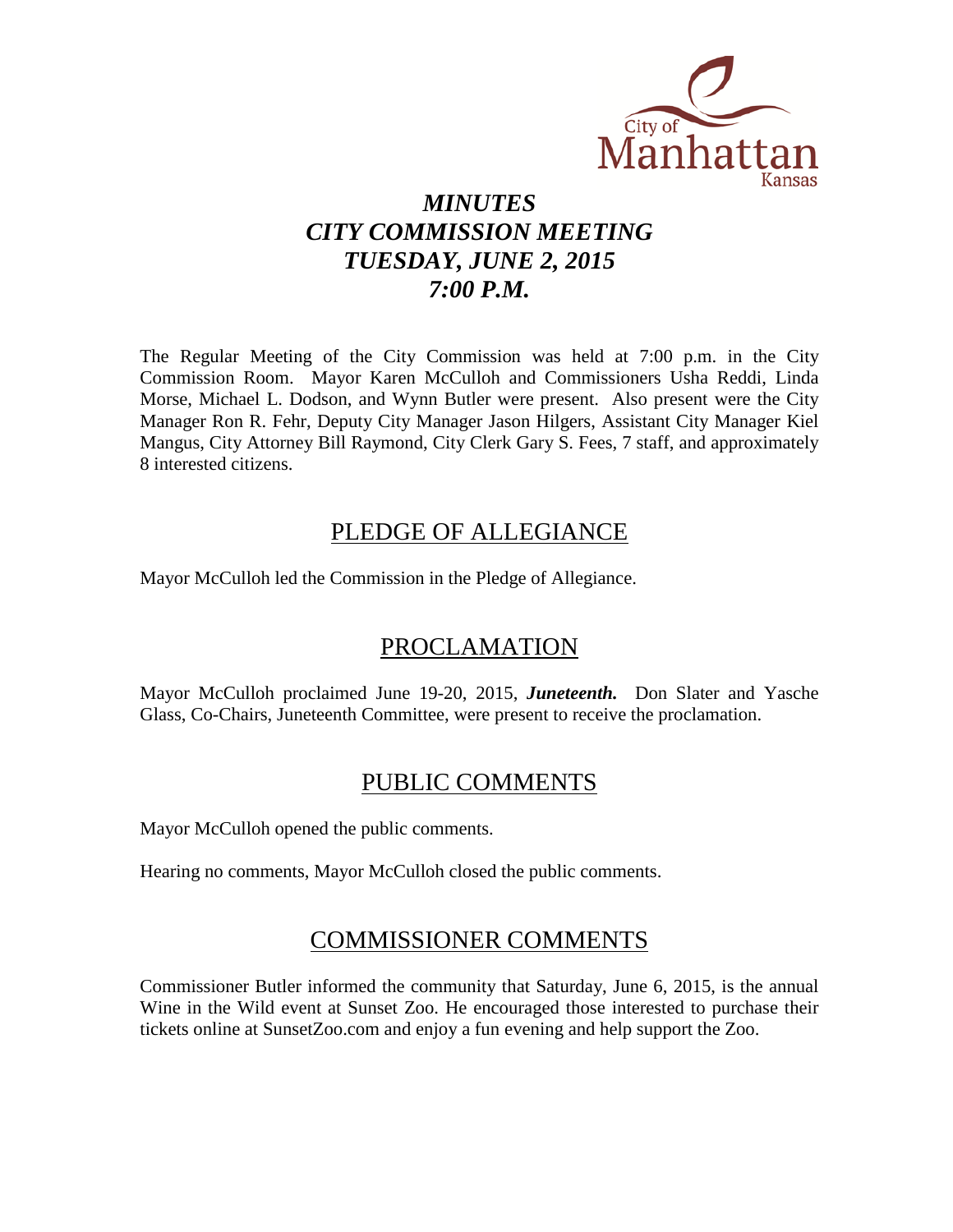# COMMISSIONER COMMENTS *(CONTINUED)*

Commissioner Dodson reminded everyone that on June 15, 2015, will be the celebration of the 800th anniversary of the Magna Carta. He stated this is an exceptional document and encouraged people to renew their understanding of the relationship between the people and its government.

Commissioner Reddi stated that the National Bio and Agro-Defense Facility (NBAF) groundbreaking was held on Wednesday, May 27, 2015, and that Mayor McCulloh did a great job. She informed the community that she attended an event at Meadowlark Hills on Monday, June 1, 2015, as they are celebrating their  $35<sup>th</sup>$  anniversary with activities planned over the week. She said the First Congregational Church, 700 Poyntz Avenue, would be hosting a Freedom Sings event on Saturday, June 6, 2015, with sing-a-longs and a potluck. Finally, she encouraged citizens to sign-up for the many events offered by the Manhattan Parks and Recreation Department this summer and encouraged those interested in being a lifeguard to contact the Parks and Recreation office.

Mayor McCulloh informed the community that she attended the Manhattan Public Library Board meeting on Monday, June 1, 2015, and thanked court services for providing plants for the new children's section and the Manhattan Town and Country Garden Club for planting the plants. She encouraged citizens to use the e-reader books online that are available from the Manhattan Public Library.

## CONSENT AGENDA

(\* denotes those items discussed)

#### **MINUTES**

The Commission approved the minutes of the Regular City Commission Meeting held Tuesday, May 19, 2015.

### **CLAIMS REGISTER NO. 2793**

The Commission approved Claims Register No. 2793 authorizing and approving the payment of claims from May 13, 2015, to May 26, 2015, in the amount of \$1,786,776.93.

### **LICENSE**

The Commission approved an annual Cereal Malt Beverages Off-Premises License for Short Stop #12, 2010 Tuttle Creek Boulevard.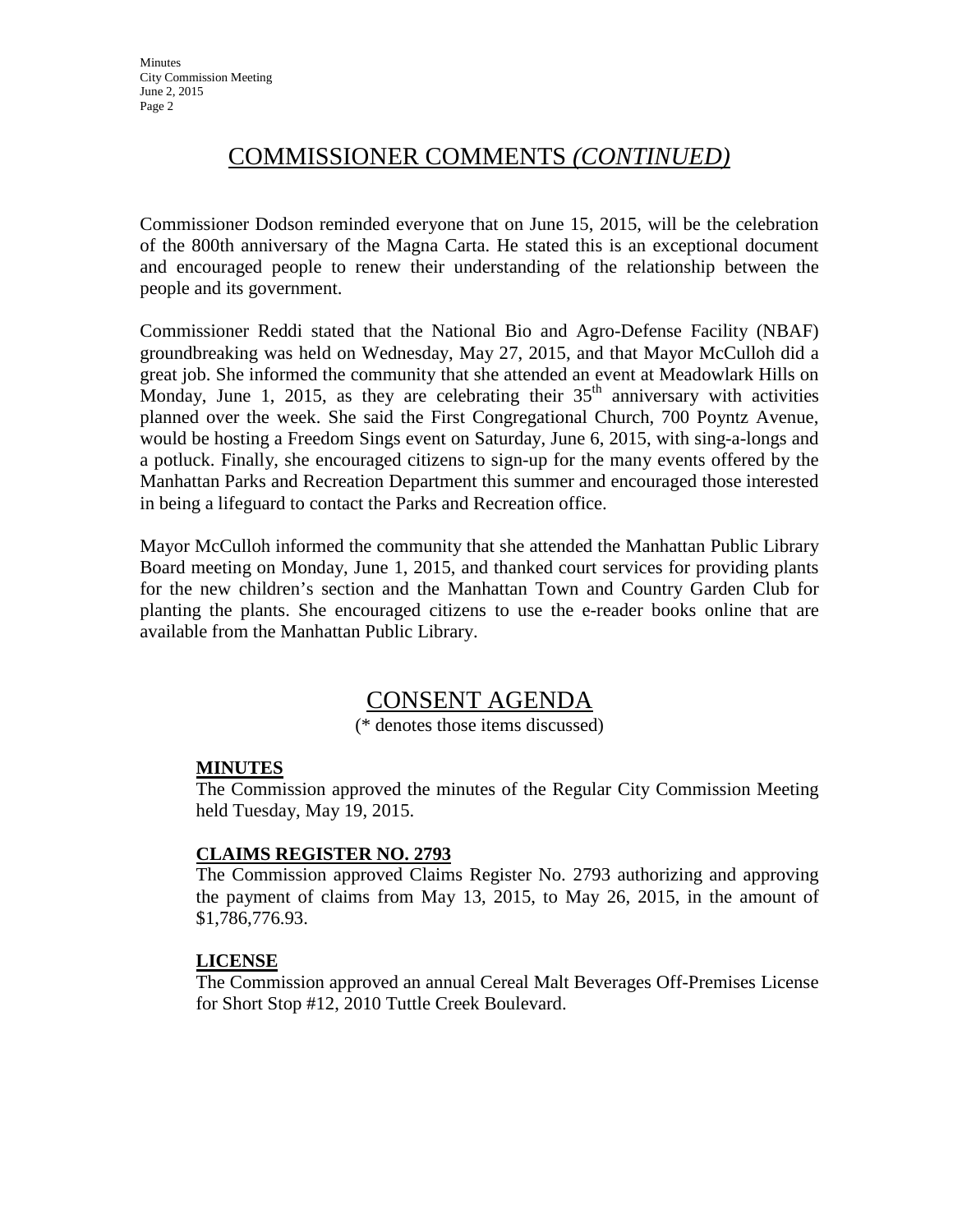# CONSENT AGENDA *(CONTINUED)*

### **FINAL PLAT – BALTUSROL ADDITION**

The Commission accepted the easements and rights-of-way, as shown on the Final Plat of Baltusrol Addition, generally located 1,500 feet north of the intersection of Grand Mere Parkway and Colbert Hills Drive, on the west side of the future extension of Grand Mere Parkway, based on conformance with the Manhattan Urban Area Subdivision Regulations.

### **ORDINANCE NO. 7140 – MANHATTAN REGISTER OF HISTORIC PLACES – 1724 FAIRCHILD AVENUE**

The Commission accepted the recommendation from the Historic Resources Board and approved Ordinance No. 7140 designating the Jesse Ingraham House, located at 1724 Fairchild Avenue, as a historic structure for placement on the Manhattan Register of Historic Places.

### **AWARD CONTRACT – WATER TREATMENT PLANT LIME FEED TUBE REPLACEMENT (WA1507, CIP #WA126E)**

The Commission accepted the Engineer's Opinion of Probable Cost in the amount of \$49,000.00; awarded a construction contract in the amount of \$62,000 to the lowest bidder, Walters Morgan Construction, Inc., of Manhattan, Kansas; and authorized the Mayor and City Clerk to execute the construction contract for the Water Treatment Plant Lime Feed Tube Replacement Project (WA1507, CIP #WA126E), with the project to be paid from the Water Fund.

### **AWARD CONTRACT – CENTRAL BASIN SANITARY SEWER IMPROVEMENTS – DENISON AVENUE SEWER UPSIZE/ANDERSON AVENUE AND 17TH STREET DIVERSION MANHOLE (SS1509)**

The Commission accepted the Engineer's Opinion of Probable Cost in the amount of \$835,005.00 and awarded and authorized the Mayor and City Clerk to execute a construction contract in the amount of \$694,610.50 with Nowak Construction Co., Inc. of Goddard, Kansas, for the Denison Avenue/Anderson Avenue Sanitary Sewer Improvements (SS1509).

### **AWARD CONTRACT – CENTRAL BASIN SANITARY SEWER IMPROVEMENTS – 14TH STREET DIVERSION (SS1510)**

The Commission accepted the Engineer's Opinion of Probable Cost in the amount of \$389,196.00 and awarded and authorized the Mayor and City Clerk to execute a construction contract in the amount of \$239,445.00 with J&K Contracting, LC, of Junction City, Kansas, for the  $14<sup>th</sup>$  Street Sanitary Sewer Improvements (SS1510).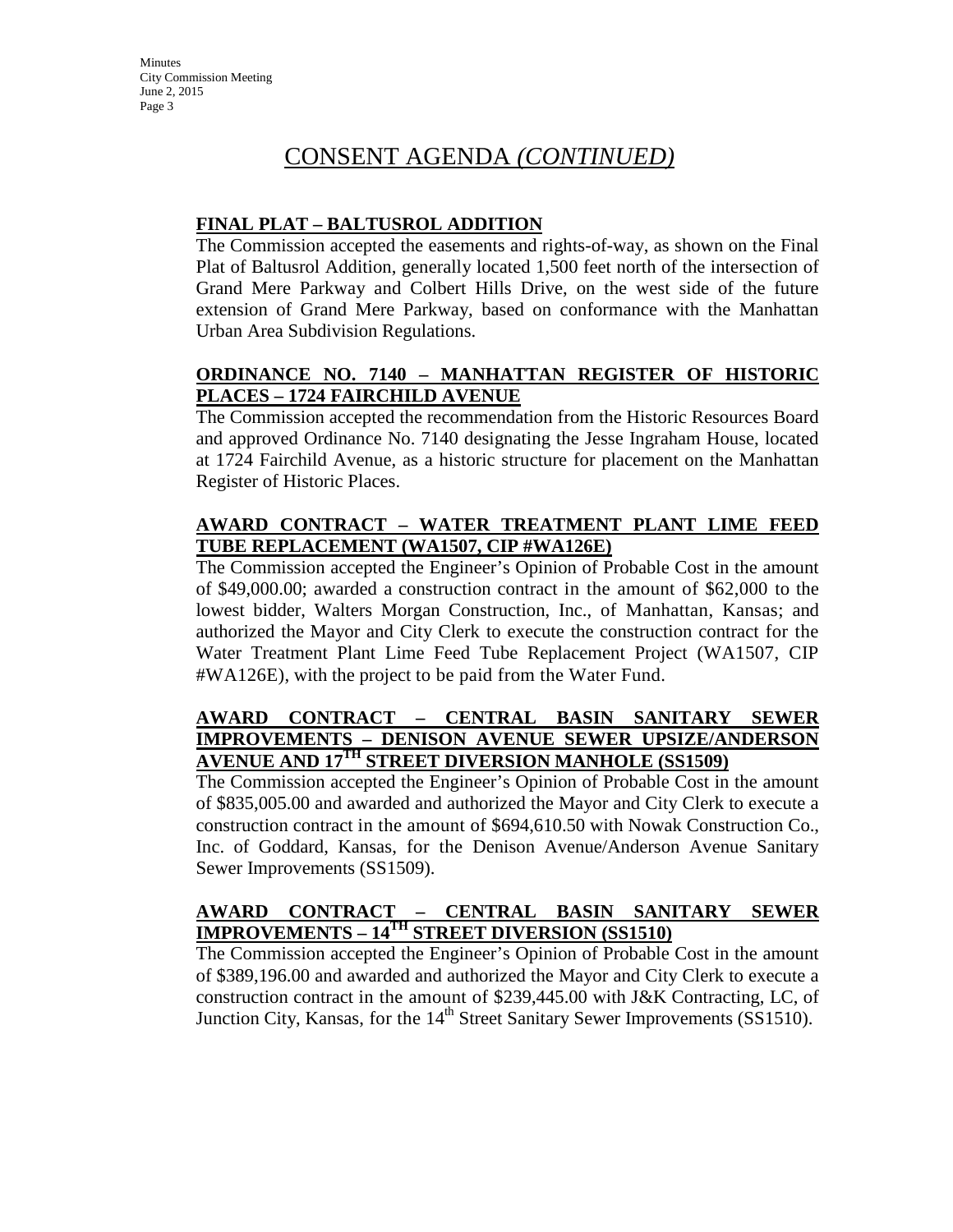# CONSENT AGENDA *(CONTINUED)*

#### **CONTRACT – CENTRAL BASIN SANITARY SEWER IMPROVEMENTS – LOVER'S LANE SANITARY SEWER DIVERSION (SS1511)**

The Commission authorized City Administration to negotiate and the Mayor and City Clerk to execute a contract within fair market prices for the Lover's Lane sanitary sewer diversion project (SS1511).

#### **RESOLUTION NO. 060215-A – ISSUE GENERAL OBLIGATION BONDS – CENTRAL BASIN SANITARY SEWER IMPROVEMENTS - DENISON AVENUE SEWER UPSIZE/ANDERSON AVENUE AND 17TH STREET DIVERSION MANHOLE (SS1509); 14TH STREET DIVERSION (SS1510); AND LOVER'S LANE DIVERSION (SS1511)**

The Commission approved Resolution No. 060215-A authorizing and providing for payment of the three (3) Central Basin Sanitary Sewer Improvements (CIP #WW010P) projects [Denison Avenue/Anderson Avenue Sanitary Sewer Improvements (SS1509), and  $14<sup>th</sup>$  Street Sanitary Sewer Improvements (SS1510)], including the Lover's Lane Diversion, to be paid from the Wastewater Fund.

#### **BOARD APPOINTMENTS – CODE APPEALS**

The Commission approved the following appointments by Mayor McCulloh to the Code Appeals Board.

Re-appointment of Pat Cox, 7228 Deer Trail Road, to a three-year Engineer term. Mr. Cox's term begins immediately, and will expire May 31, 2018.

Re-appointment of Todd Olson, 629 Pecan Circle, to a three-year Electrician term. Mr. Olson's term begins immediately, and will expire May 31, 2018.

Re-appointment of Tony Reid, 8964 Green Valley Drive, to a three-year Plumber term. Mr. Reid's term begins immediately, and will expire May 31, 2018.

Commissioner Reddi moved to approve the consent agenda. Commissioner Morse seconded the motion. On a roll call vote, motion carried 5-0.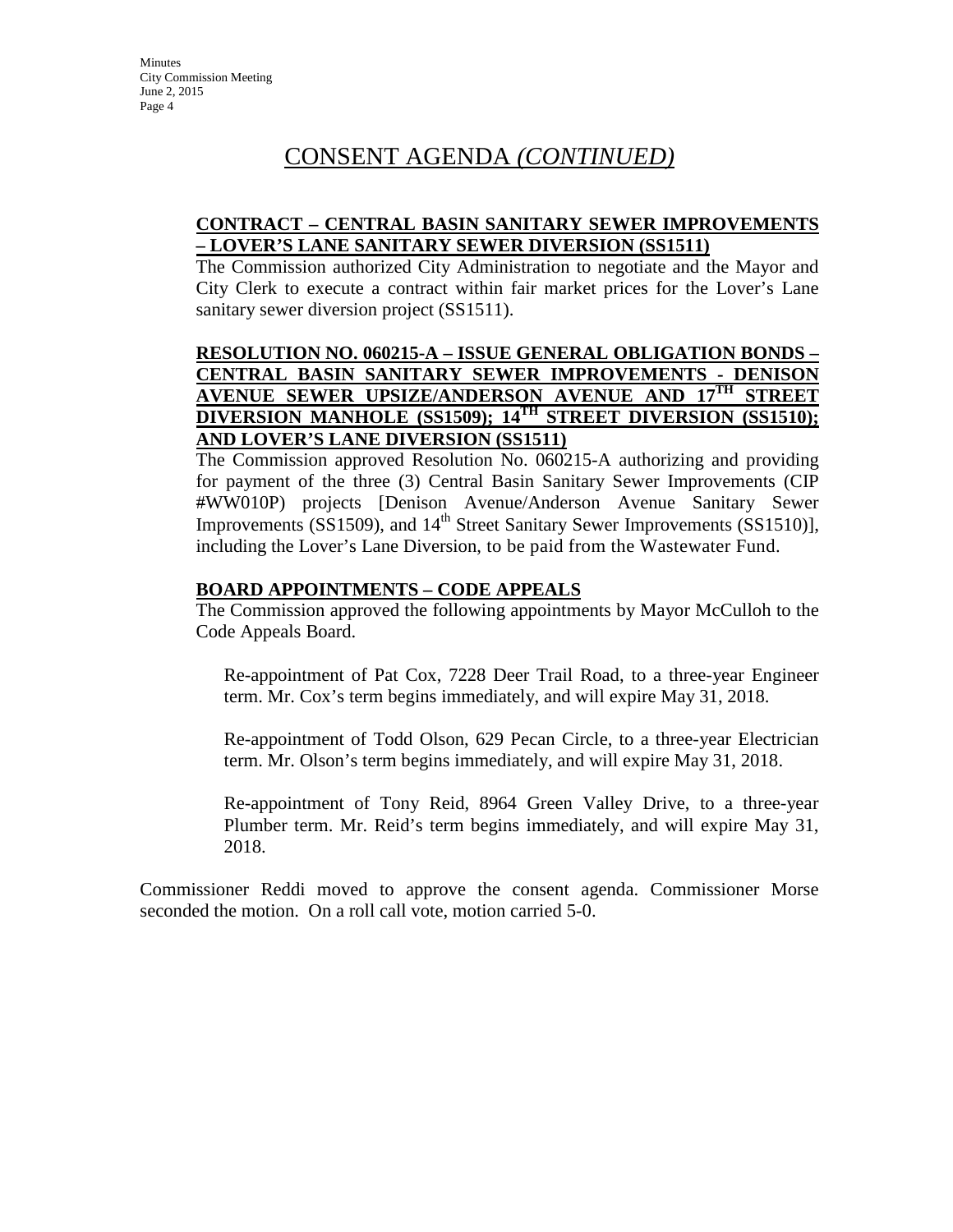# GENERAL AGENDA

#### **FIRST READING - ANNEX AND REZONE - LEE MILL HEIGHTS, UNIT TEN, AND CITY PARKLAND**

Eric Cattell, Assistant Director for Planning, presented an overview of the proposed annexation and rezoning. He highlighted the site map, the proposed park site, and informed the Commission that the Manhattan Urban Area Planning Board recommended approval of the annexation and proposed rezoning on a vote of 6-0. He then responded to questions from the Commission regarding the park site, the proposed use of the park, and the topography in the area adjacent to the site.

Rob Ott, Director of Public Works, provided additional information on the item regarding access to the parkland, pedestrian connectivity, and considerations in relationship with the Airport Overlay District.

Mayor McCulloh opened the public comments.

Tim Schultz, Schultz Real Estate Development, provided additional information on the item and explained the proposed plans to develop this area as a natural park. He stated that the idea of a natural type park was considered after visits to his daughters in Colorado with several trailhead type parks. He discussed the land swap and donation to the Parks and Recreation Department to help develop plans for this park. He informed the Commission that he would like to see the parkland eventually named after his father, if possible.

Hearing no other comments, Mayor McCulloh closed the public comments.

After discussion and comments from the Commission, Commissioner Reddi moved to approve first reading of an ordinance annexing the proposed Lee Mill Heights, Unit Ten and City park site, an approximate 92-acre tract of land generally located west of the end of Miller Parkway on the south side of the arterial roadway**,** based on conformance with the Comprehensive Plan, the Growth Vision, and the Capital Improvements Program, and approve first reading of an ordinance rezoning the proposed Lee Mill Heights, Unit Ten, and City park site, from County AG, General Agriculture District, to R-1, Single-Family Residential District with AO, Airport Overlay District, based on the findings in the Staff Report and the recommendation of the Planning Board *(See Attachment No. 1)*. Commissioner Morse seconded the motion. On a roll call vote, motion carried 5-0.

### **FIRST READING – AMEND - ABBOTT'S LANDING SHOPPING CENTER COMMERCIAL PLANNED UNIT DEVELOPMENT**

Eric Cattell, Assistant Director for Planning, presented an overview of the item. He then responded to questions from the Commission regarding the location of the subject property and signage regulations.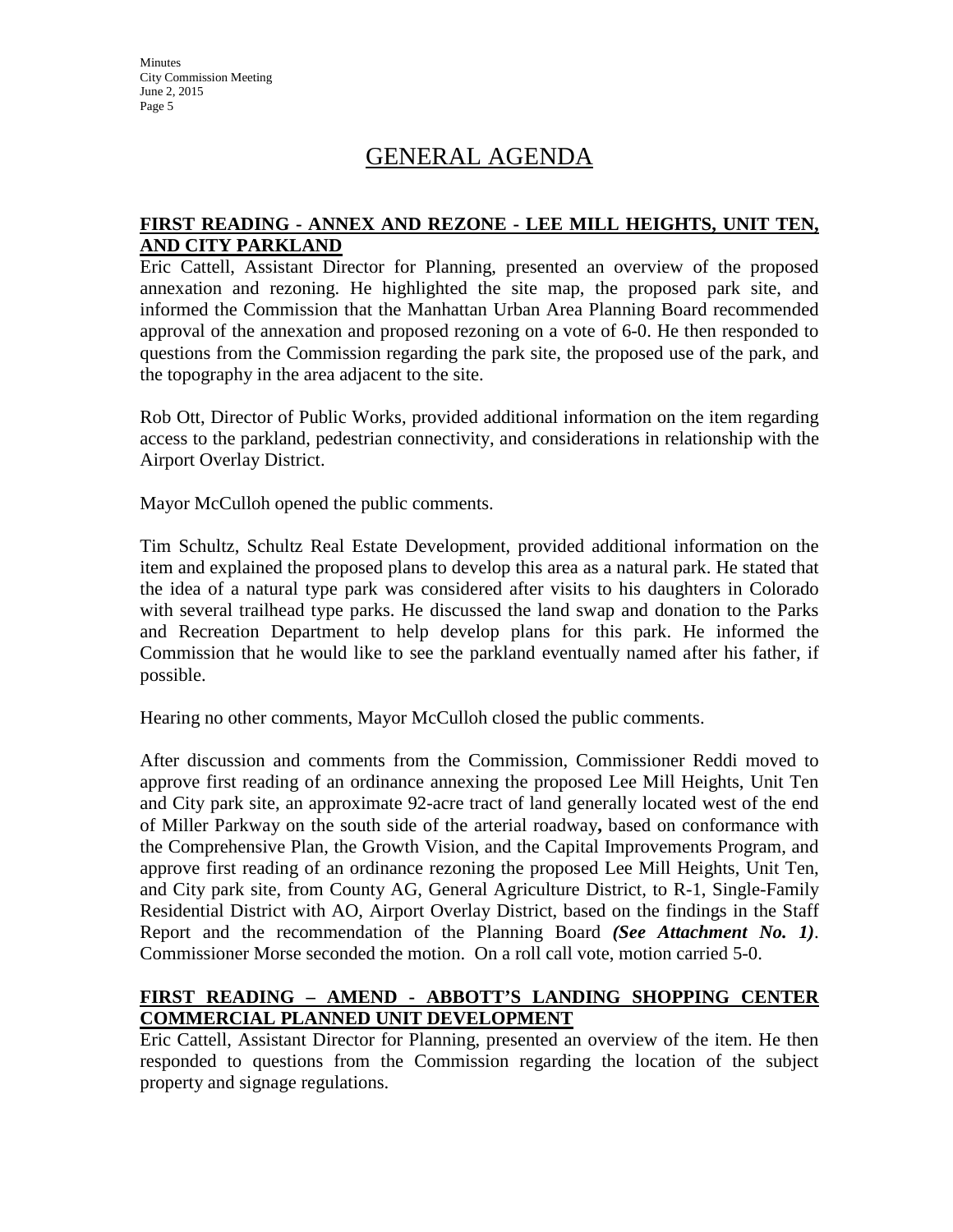# GENERAL AGENDA *(CONTINUED)*

#### **FIRST READING – AMEND - ABBOTT'S LANDING SHOPPING CENTER COMMERCIAL PLANNED UNIT DEVELOPMENT** *(CONTINUED)*

Mayor McCulloh opened the public comments.

Hearing no comments, Mayor McCulloh closed the public comments.

After discussion, Commissioner Morse moved to approve first reading of an ordinance amending Ordinance No. 7104 and the Preliminary Development Plan of Abbott's Landing Shopping Center Commercial Planned Unit Development, generally located 350 feet east of the intersection of Hayes Drive and McCall Road, and approval of the Final Development Plan, to be known as Abbott's Landing PUD, Unit Two, Commercial Planned Unit Development, based on the findings in the Staff Report, subject to three (3) conditions of approval *(See Attachment No. 2)*. Commissioner Dodson seconded the motion. On a roll call vote, motion carried 5-0.

### **AGREEMENT - AIRPORT FIXED BASE OPERATIONS (FBO) FACILITY - DESIGN-BUILD, PHASE 1, SERVICES (AP1501)**

Jesse Romo, Airport Director, presented background information on the item and award for Phase I Design-Build services to replace the City's current FBO facility. He responded to questions from the Commission regarding the Guaranteed Maximum Price (GMP) and stated that this will be presented to the Commission with the Phase II agreement.

Ron Fehr, City Manager, provided additional information and clarification on the Phase I agreement and anticipated process for Phase II.

Kiel Magnus, Assistant City Manager, and Bill Raymond, City Attorney, provided additional information regarding the design-build process and the GMP.

After comments from the Commission, Ron Fehr, City Manager, provided additional information on the item and explained the revenue stream that would be provided by the FBO provider to meet the annual debt service obligation.

Mayor McCulloh opened the public comments.

Hearing no comments, Mayor McCulloh closed the public comments.

After discussion and comments from the Commission, Commissioner Dodson moved to accept the recommendation of the Selection Committee and authorize the Mayor and City Clerk to execute an Agreement in the amount of \$70,000.00 with Schultz Construction, of Manhattan, Kansas, for the Manhattan Regional Airport Fixed Base Operator (FBO) Facility (AP1501). Commissioner Butler seconded the motion. On a roll call vote, motion carried 5-0.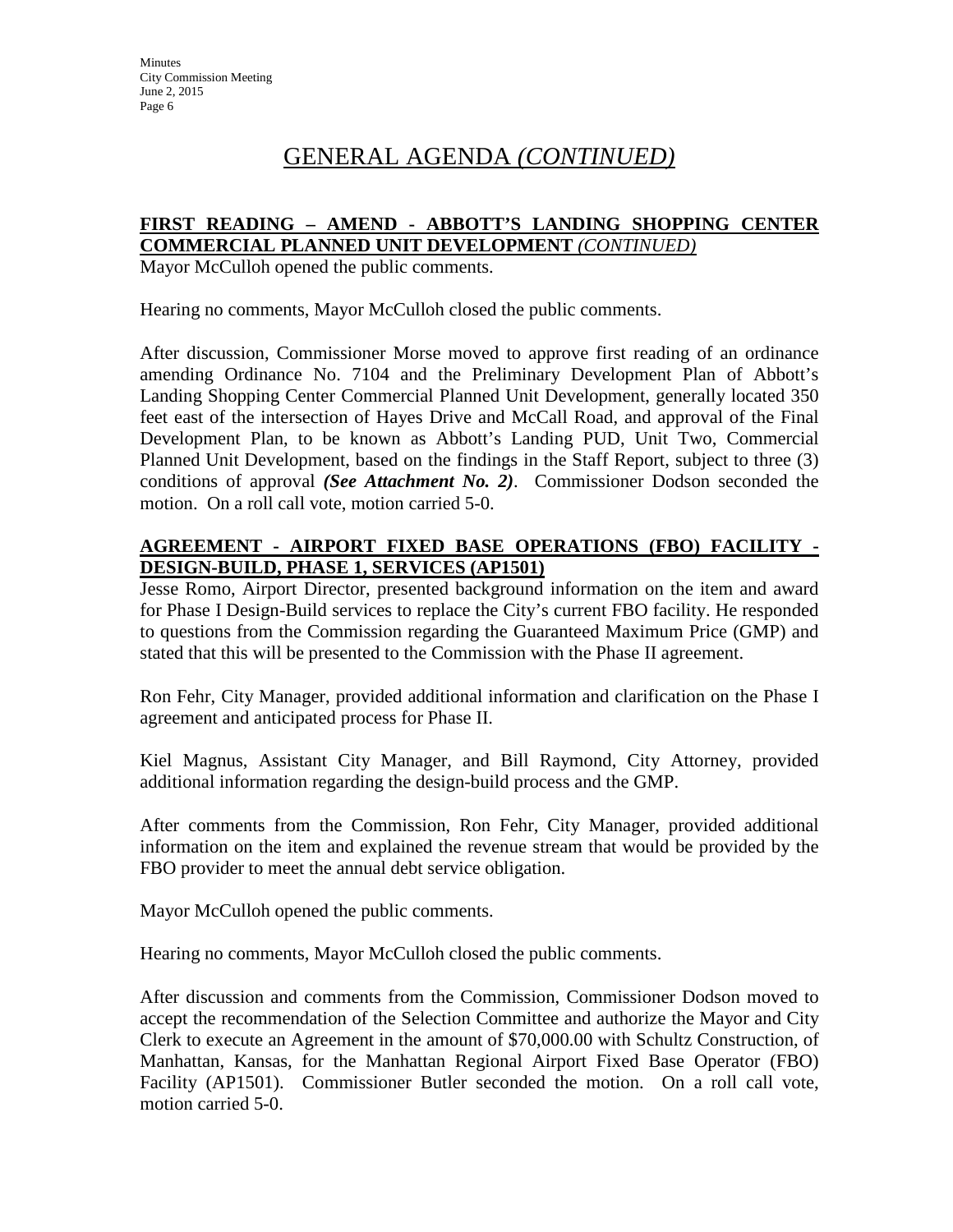# GENERAL AGENDA *(CONTINUED)*

#### **FIRST READING - REORGANIZE AND CONSOLIDATE - VARIOUS PARKING ORDINANCES**

Bill Raymond, City Attorney, presented an overview of the proposed ordinance to reorganize and consolidate various parking ordinance within Chapter 31, Article III of the Code of Ordinances. He highlighted past discussions with stakeholders in Aggieville and Downtown areas that supported the proposed fee increase from \$5.00 to \$15.00. He also provided information on the process of issuing parking citations and highlighted other aspects of the proposed ordinance.

Jason Hilgers, Deputy City Manager, responded to questions from the Commission and stated that the proposed fines are still lower than parking citations issued on the campus of Kansas State University.

Bill Raymond, City Attorney, and Jason Hilgers, Deputy City Manager, responded to questions from the Commission regarding the capability to pay parking fines online and the opportunity to educate the public on the new parking fees. They informed the Commission that the implementation date may be delayed until new parking tickets are available and would explore the capabilities of the Tyler Technology system for paying fines online.

After comments and questions from the Commission, Jason Hilgers, Deputy City Manager, provided additional information on the City's parking officer and hours of public parking enforcement. He informed the Commission that the Riley County Police Department also issues a variety of parking citations in the city.

Bill Raymond, City Attorney, responded to additional questions from the Commission regarding electronic tracking of repeat parking offenders, the ability for the Municipal Court Judge to assess parking tickets and violations, and the need to address older ordinances that are no longer being enforced.

Mayor McCulloh opened the public comments.

Captain Josh Kyle, Riley County Police Department (RCPD), provided additional information to the Commission regarding the proposed parking ordinance and situations relating to Sections 31-34 and 31-35 requesting a vehicle to be towed. He provided background information on business practices experienced for vehicle towing and provided data on the number of citations issued on private property from 2006 to 2014. He asked the Commission to help lessen the burden on police resources when dealing with parking violations and responded to questions from the Commission.

Hearing no other comments, Mayor McCulloh closed the public comments.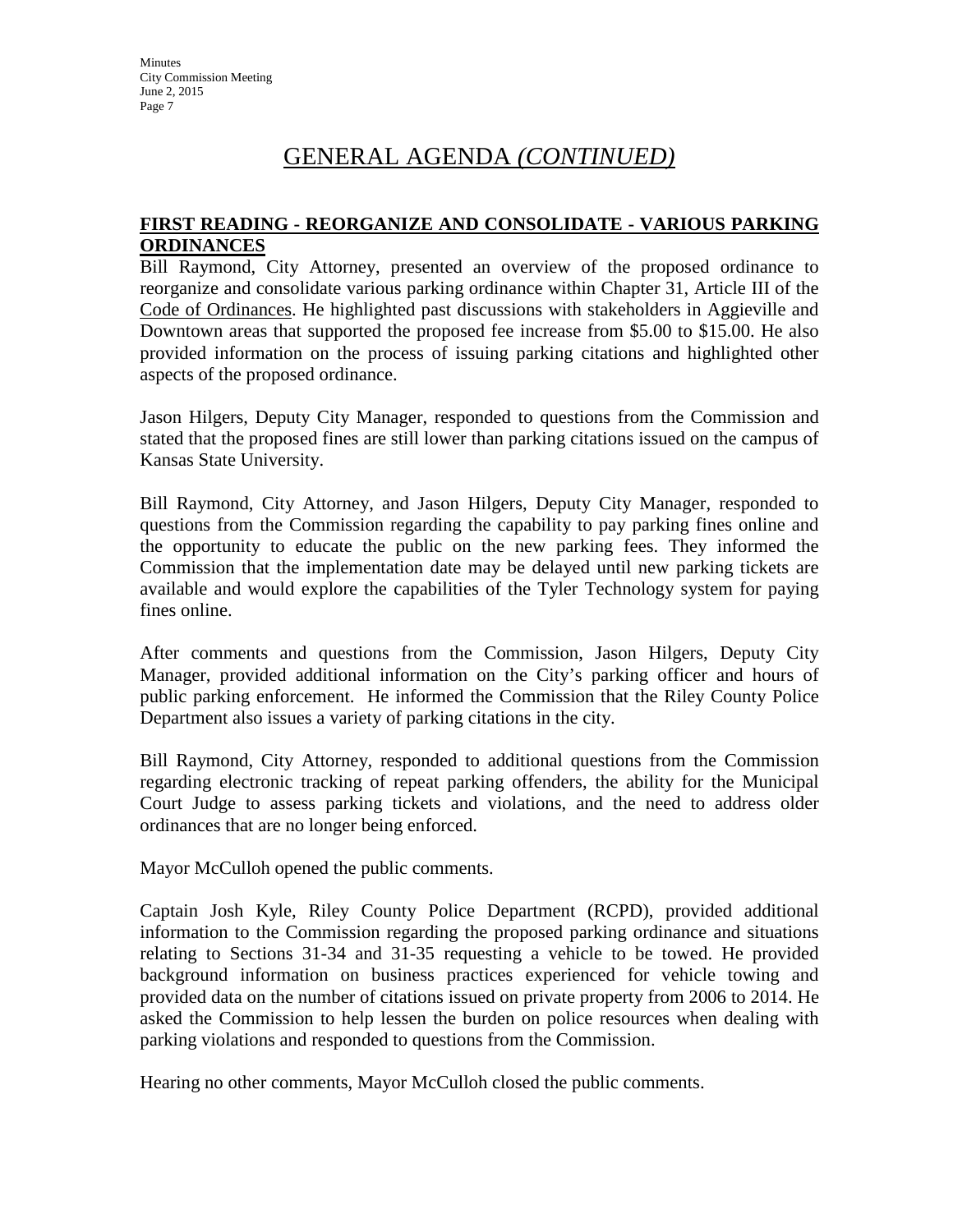## GENERAL AGENDA (CONTINUED)

#### FIRST READING - REORGANIZE AND CONSOLIDATE - VARIOUS PARKING **ORDINANCES** (CONTINUED)

Bill Raymond, City Attorney, responded to additional questions from the Commission regarding a greater emphasis on repeat parking offenders and request to pursue electronic ticketing. He also stated that the discretion is with the police officer to make a judgment on what is best.

Jason Hilgers, Deputy City Manager, provided additional information and clarification on the proposed ordinance and public versus private parking areas.

After further discussion and comments from the Commission, Commissioner Butler moved to approve first reading of an ordinance reorganizing and consolidating various parking ordinances within Chapter 31, Article III - Parking, Stopping and Standing, of the Code of Ordinances. Commissioner Dodson seconded the motion. On a roll call vote, motion carried 5-0.

Mayor McCulloh thanked Tom Reust with KMAN Radio for his work covering City Commission meetings and wished him well as this was his last meeting.

#### **ADJOURNMENT**

At 8:28 p.m., the Commission adjourned.

**City Clerk** Gar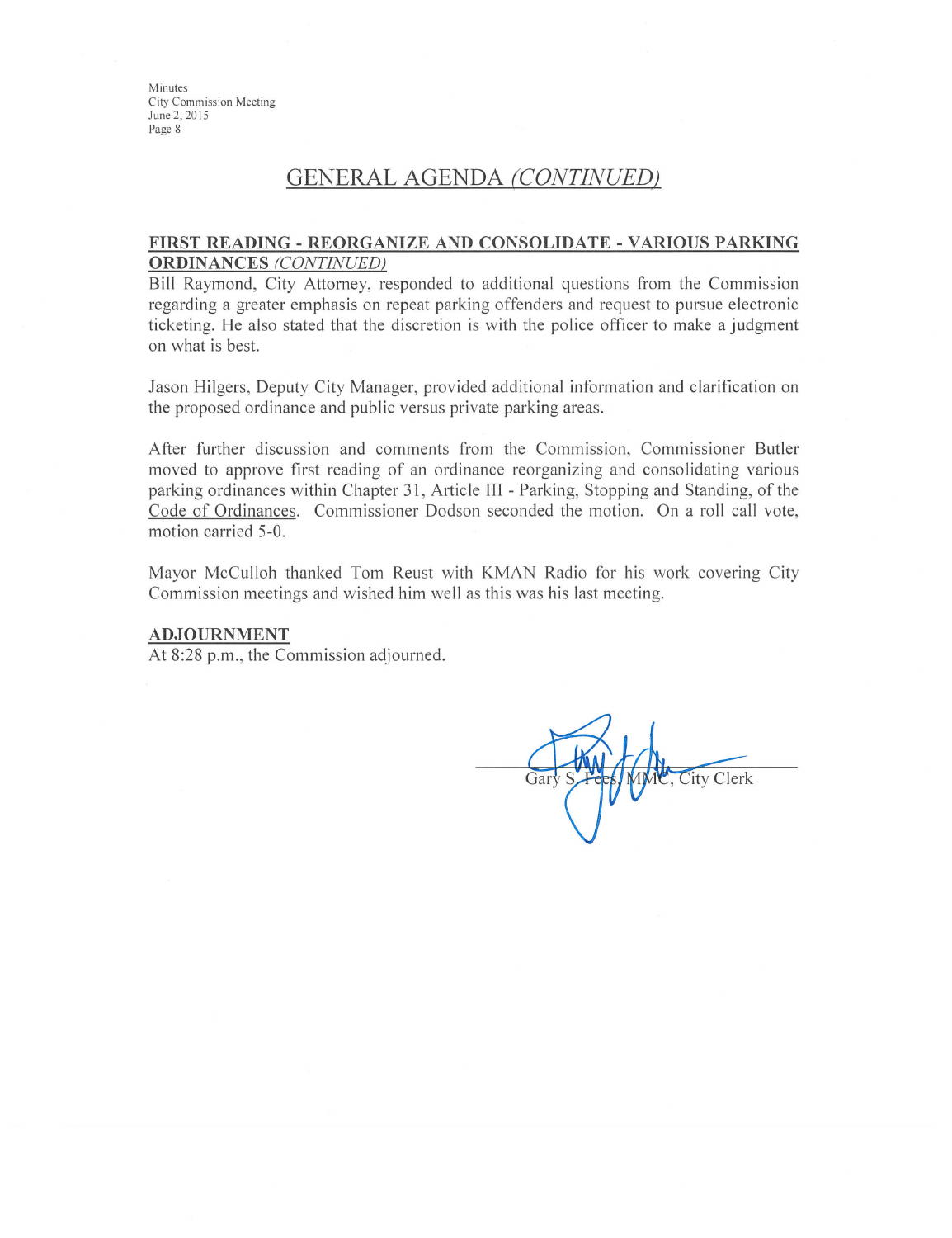#### **STAFF REPORT**

#### **ON AN APPLICATION TO REZONE PROPERTY**

**APPLICATION:** To rezone two (2) general areas to be the single-family residential subdivision, Lee Mill Heights, Unit 10 and an area to be dedicated as a City Park.

**FROM:** County AG, General Agriculture District

**TO:** R-1, Single-Family Residential District and AO, Airport Overlay District.

#### **APPLICANT/OWNER: MILL POINTE LANE COMPANY, LLC – TIM SCHULTZ 1213 HYLTON HEIGHTS ROAD, MANHATTAN, KS 66502**

**CITY OF MANHATTAN – RON FEHR, CITY MANAGER**

1101 Poyntz Avenue, Manhattan, KS 66502

**LEGAL DESCRIPTION:** Tracts of land in Section 22, Township 10 South, Range 7 East (*specific legal description is attached)*

**LOCATION:** Generally located **TO THE WEST OF THE DEAD-END OF MILLER PARKWAY ON THE SOUTH SIDE OF THE ARTERIAL ROADWAY**

**AREA: 91.96 ACRES IN AREA, INCLUDING THE DEDICATION OF THE MILLER PARKWAY RIGHT-OF-WAY (3.83 ACRES).**

**DATE OF NEIGHBORHOOD MEETING:** March 18, 2015

**DATE OF PUBLIC NOTICE PUBLICATION:** April 27, 2015

### **DATE OF PUBLIC HEARING: PLANNING BOARD:** May 18, 2015 **CITY COMMISSION:** June 2, 2015

## **THIRTEEN MATTERS TO BE CONSIDERED WHEN REZONING**

**1. EXISTING USE:** Open rangeland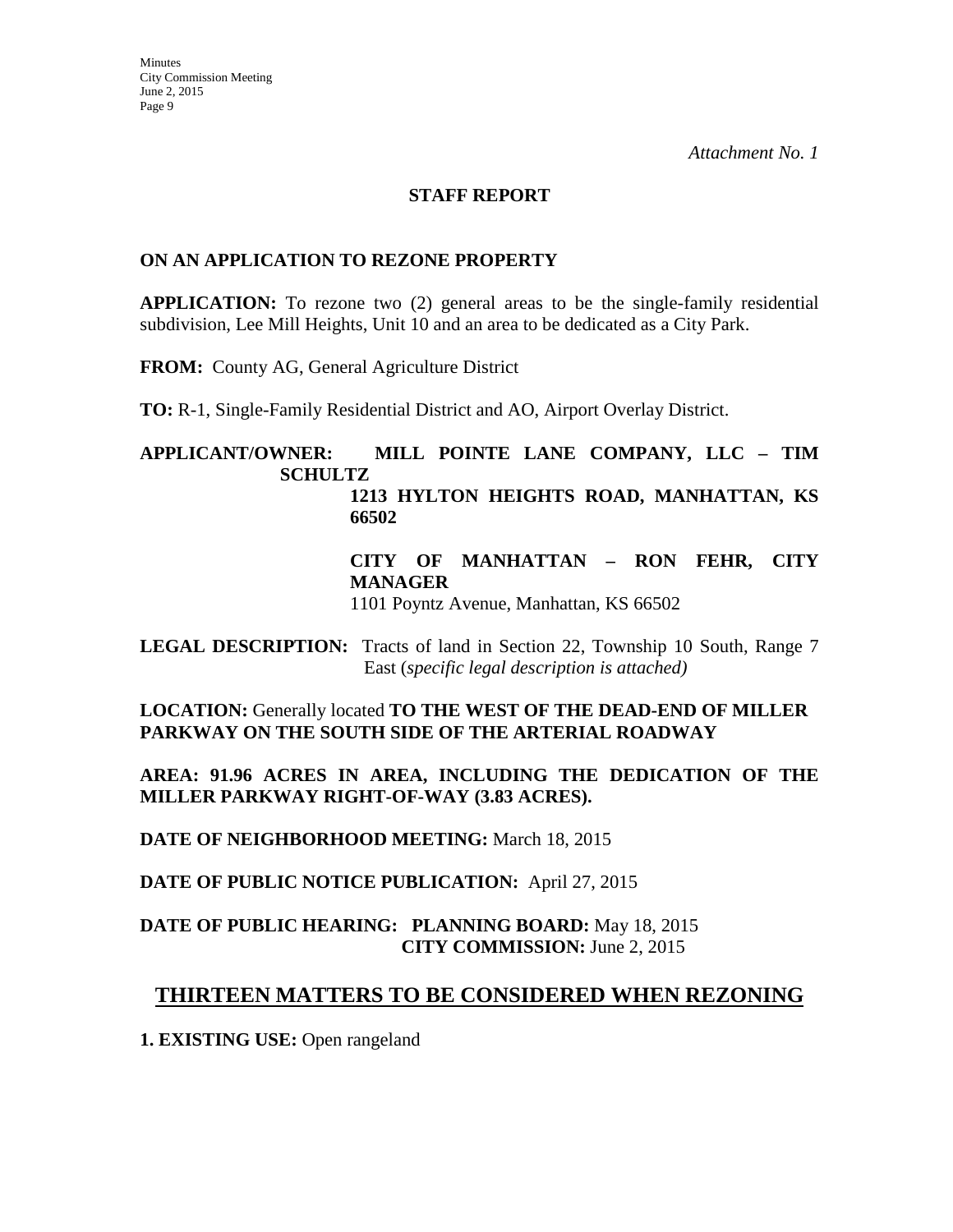*Attachment No. 1*

**2. PHYSICAL AND ENVIRONMENTAL CHARACTERISTICS:** The site is covered with native grasses, scattered evergreen trees and dense deciduous tree coverage in natural drainage ravines. The site drains to the south towards the Eureka Tributary of the Kansas River. The entire site is entirely within the Conical Zone of Manhattan's Regional Airport, which requires that the AO, Airport Overlay District, be added to site. Future uses (structures and trees), which are within the limits of the Conical Zone may be required to obtain, and be granted, an Airport Compatible Use Permit prior to construction, planting or change to the structure or tree (see below under CONSISTENCY WITH INTENT AND PURPOSE OF THE ZONING ORDINANCE for further information concerning the AO District).

### **3. SURROUNDING LAND USE AND ZONING:**

- **NORTH:** Future location Miller Parkway right-of-way, a major collector roadway, and rangeland: County AG, General Agriculture District
- **SOUTH:** Developing single-family residential neighborhoods: R-1, Single-Family Residential District with AO, Airport Overlay District
- **EAST:** Developing single-family residential neighborhoods: R-1, Single-Family Residential District with AO, Airport Overlay District and the Courtyards at LMH Residential Planned
- **WEST:** Rangeland: County AG, General Agriculture District

**4. GENERAL NEIGHBORHOOD CHARACTER:** Developing single-family residential neighborhoods to the east, south and northwest. To the immediate north and west the property is rangeland and sparse rural residential homes.

**5. SUITABILITY OF SITE FOR USES UNDER CURRENT ZONING:** The site is suitable as open rangeland for pasture or grazing uses. The City owned site could be used for the proposed parkland under the current zoning district. T**HE CITY HAS PROPOSED TO KEEP THE PARKLAND MOSTLY IN ITS CURRENT, NATURAL STATE AND WILL PROVIDE WALKING/HIKING TRAILS FOR ADJACENT NEIGHBORHOODS AS WELL AS THE MANHATTAN REGION.**  The site is bounded by urban development on the east, south and northwest, and a steep hillside on the south. The suitability of the site for County AG uses is limited by surrounding uses and steep topography. The current County AG District would not allow for the single-family development, as proposed.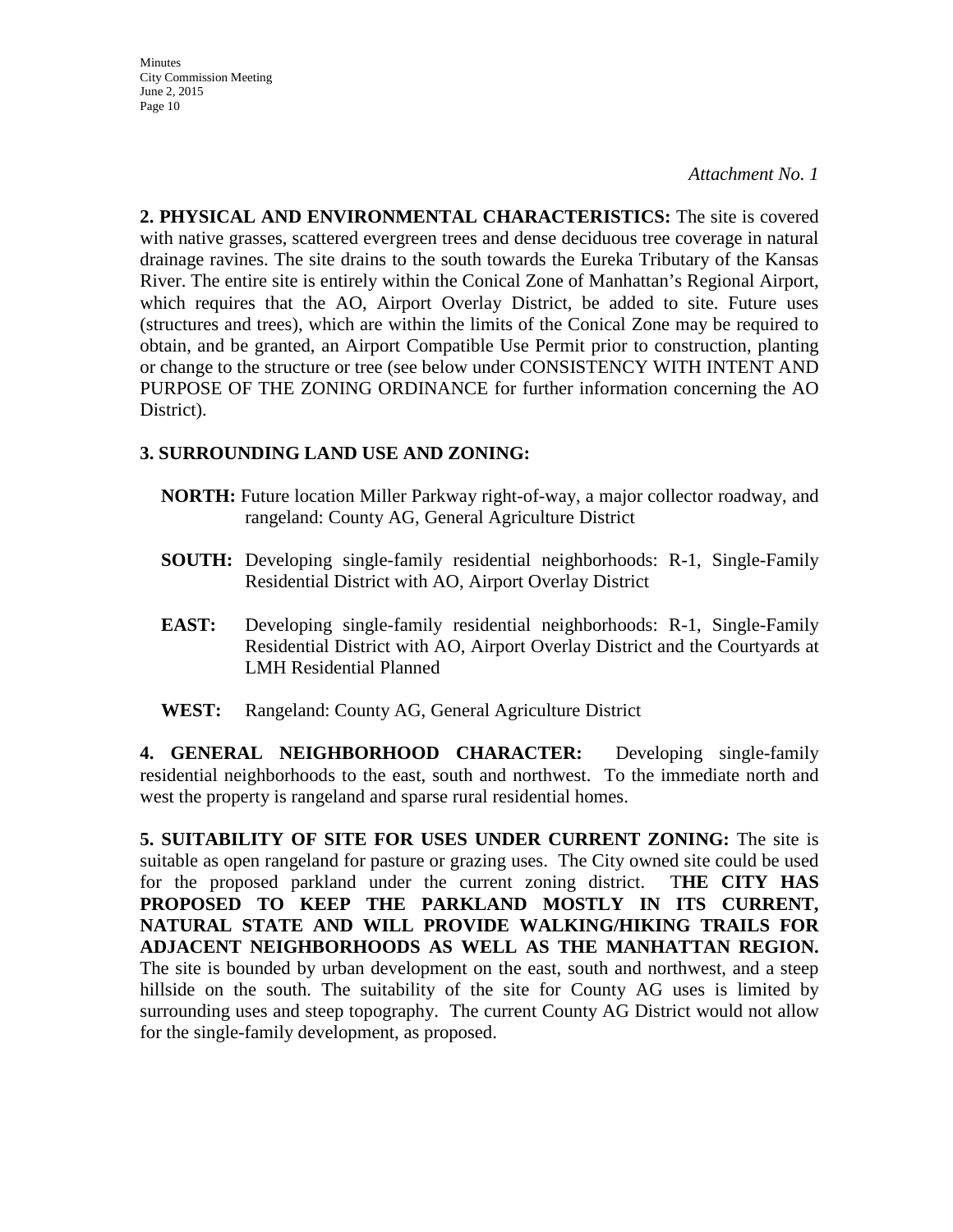**Minutes** City Commission Meeting June 2, 2015 Page 11

**6. COMPATIBILITY OF PROPOSED DISTRICT WITH NEARBY PROPERTIES AND EXTENT TO WHICH IT MAY HAVE DETRIMENTAL AFFECTS:** The adjoining neighborhoods are low density single-family residential subdivisions. While an increase in traffic, light, and noise will occur with the change from open rangeland to single-family dwelling units, the proposed affects are consistent with the character of the neighborhoods in which the development is proposed. The proposed rezoning is compatible with nearby properties of the same zoning and no adverse affects are expected.

The proposed parkland will be an amenity to the surrounding properties and the region. The parkland may increase traffic and noise when compared to the open rangeland, but it will be consistent with the character of the surrounding neighborhoods.

The applicants held separate meetings for the residential subdivision and the future City Park. Two (2) neighbors attended the meeting for the proposed subdivision. According to the meeting summary, no concerns were raised by those in attendance.

The neighborhood meeting for the proposed City Park had 13 neighbors attend. According to the City's notes of the meeting, the questions asked at the meeting revolved around the planning of the future park and its use. No negative issues were raised at the meeting.

#### **7. CONFORMANCE WITH COMPREHENSIVE PLAN:**

**THE PROPOSED REZONING SITE IS SHOWN ON THE FUTURE LAND USE MAP IN THE SOUTHWEST PLANNING AREA. THE RESIDENTIAL PORTION OF THE REZONING AREA IS DESIGNATED AS RESIDENTIAL LOW MEDIUM (RLM). THE FUTURE LAND USE SHOWS THE CITY PARKLAND AS THE PARK AND RECREATION DESIGNATION. THE SITE IS IN THE CONICAL ZONE OF THE MANHATTAN REGIONAL AIRPORT. THE AO DISTRICT WILL BE ADDED AS AN OVERLAY DISTRICT WITH THE REZONING TO THOSE PARTS WITHIN THE CONICAL ZONE.**

RLM policies include:

### *RLM-1: Characteristics*

*The Residential Low to Medium Density designation incorporates a range of singlefamily, single-family attached, duplex, and town homes, and in appropriate cases include complementary neighborhood-scale supporting land uses, such as retail, service commercial, and office uses in a planned neighborhood setting, provided they conform with policies for Neighborhood Commercial Centers. Small-scale multiple-family buildings and condominiums may be permissible as part of a planned unit development, or special mixed-use district, provided open space requirements are adequate to stay within desired densities.*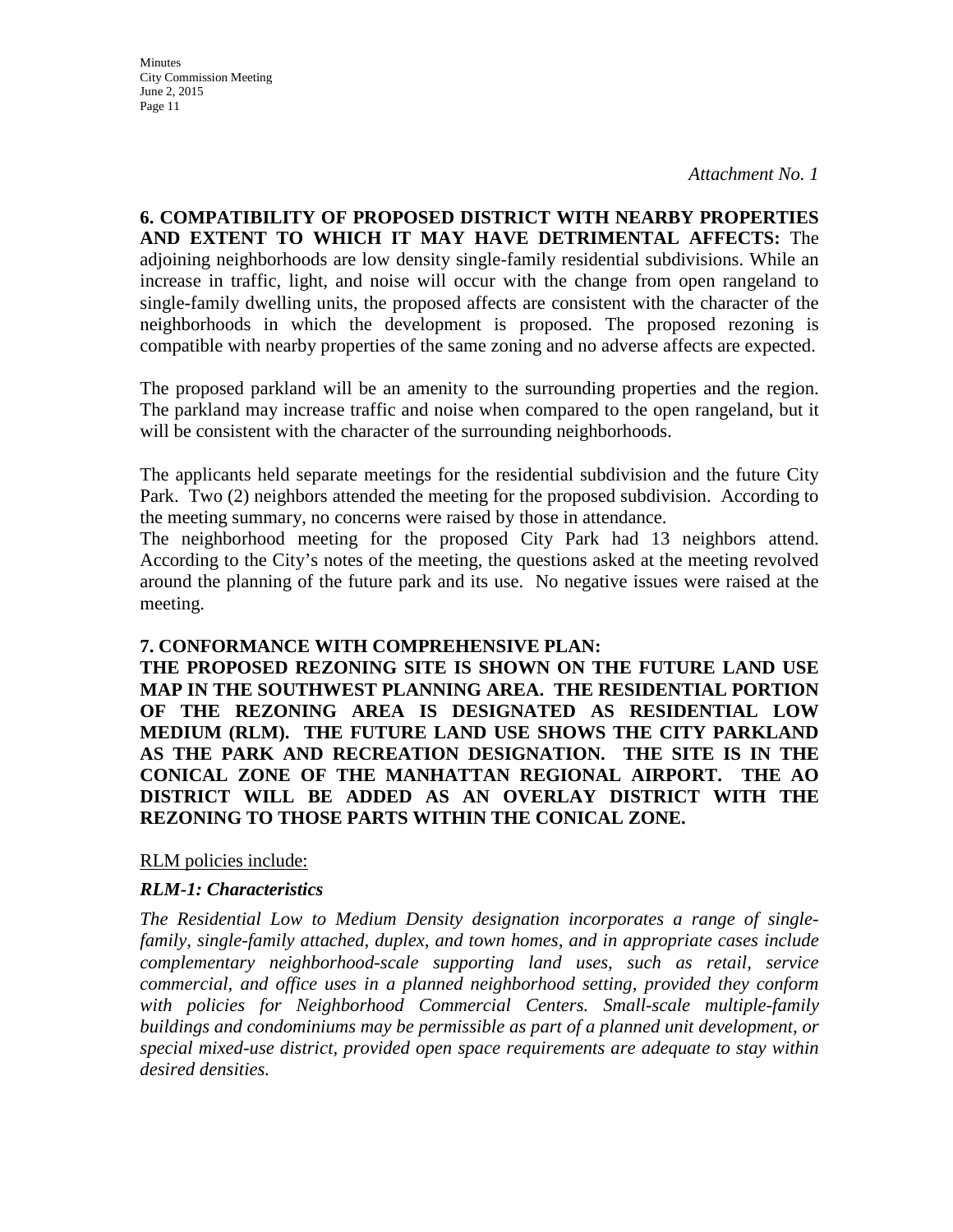### *RLM-2: Appropriate Density Range*

*Densities in the Residential Low to Medium Density designation range between less than one dwelling unit/acre up to 11 dwelling units per net acre.* 

#### *RLM-3: Location*

*Residential Low to Medium Density neighborhoods typically should be located where they have convenient access to and are within walking distance to community facilities and services that will be needed by residents of the neighborhood, including parks, schools, shopping areas, transit and other community facilities. Where topographically feasible, neighborhoods should be bounded by major streets (arterials and/or collectors) with a direct connection to work, shopping, and recreational activities. The Residential Low to Medium Density designation includes most established neighborhoods outside of the core area as well as future residential growth areas to the west and east.* 

### *RLM-4: Variety of Housing Styles*

*To avoid monotonous streetscapes, the incorporation of a variety of architectural styles is strongly encouraged in all new development.*

### *Miller Parkway Corridor (MPC)*

*Background and Intent* 

*The Miller Parkway Corridor will continue to develop as a series of mixed-use neighborhoods. Development should be focused around an open space network created by the area's many natural drainages, preserving existing trees and vegetation and providing pedestrian and bicycle linkages between neighborhoods and Warner Park, Anneberg park and the new city park near the west end of Miller Parkway. The Miller Parkway Corridor will contain a variety of housing types and densities, including some higher density residential use, and will include a neighborhood commercial center.* 

#### *Policies*

### *MPC-1: Mixture of Housing Types*

*Include a mix of housing types and densities within the Miller Ranch residential neighborhoods.* 

#### *MPC-2: Preservation of Drainage Areas*

*Incorporate drainage ways, wetlands, and other sensitive natural features into the overall design of neighborhoods as buffers and open space amenities.* 

### *MPC-3: Future ROW Preservation*

*Identify and preserve right-of-way for the future extension of Miller Parkway and Wreath Avenue on development proposals and through platting and other tools.*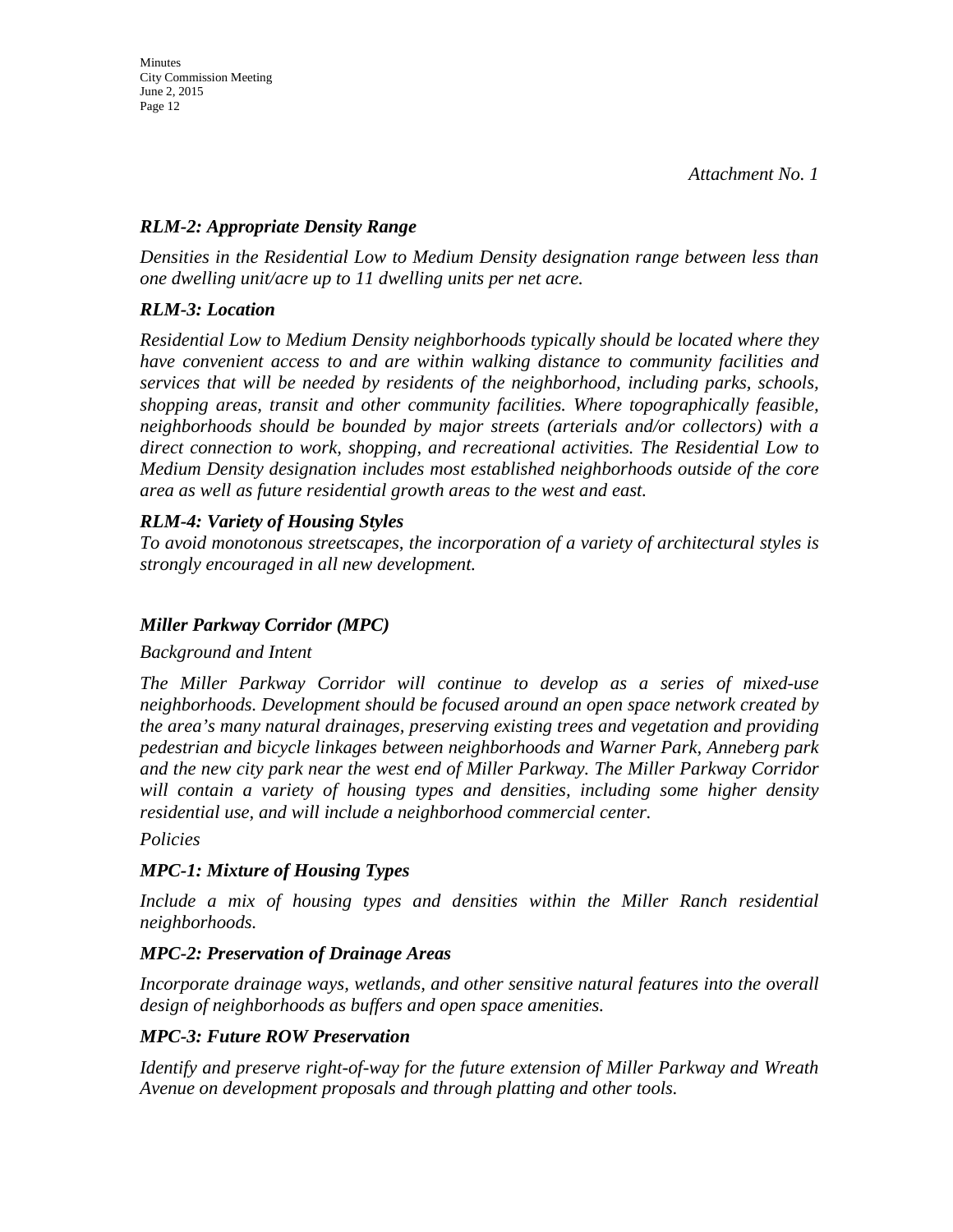*Attachment No. 1*

#### *MPC-4: Establish a Neighborhood Commercial Center*

*Encourage the development of a neighborhood center at the planned intersection of Miller Parkway and Scenic Drive to provide a range of services for residents of Miller Ranch and surrounding neighborhoods, and to minimize the need for cross-town trips to meet day-to-day needs.* 

#### *MPC-5: Airport Air space Regulations*

*Ensure development is consistent with established airspace regulations for the Manhattan Regional Airport and the Airport Master Plan.* 

#### *MPC-6: Multi-modal Connectivity*

*Continue to explore and implement opportunities to enhance multi-modal connections both within the Miller Parkway Corridor and to the rest of the Planning Area.*

**BASED ON A NOTE ON THE PRELIMINARY PLAT, THE PROPOSED RESIDENTIAL PORTION OF THE REZONING AREA HAS A NET DENSITY OF 1.58 DWELLING UNITS PER NET ACRE. THE DEVELOPMENT WILL PROVIDE SIDEWALK ON ONE SIDE OF ALL STREETS AND STREET ACCESS TO THE NORTH FOR CONNECTION TO PUBLIC SIDEWALKS AND STREETS, AREA CITY PARKLAND AND OTHER PARTS OF THE CITY. STEEP SLOPES ARE WITHIN CONSERVATION EASEMENTS TO PROTECT HILLSIDES FROM DEVELOPMENT. THE PROPOSED SITE IS WITHIN THE CONICAL ZONE OF THE MANHATTAN REGIONAL AIRPORT. THE AO DISTRICT WILL BE ADDED AS AN OVERLAY DISTRICT TO THE R-1 DISTRICT.**

### *PARK LAND POLICIES:*

*CHAPTER 9: AN ACTIVE COMMUNITY RECOGNIZED FOR ITS QUALITY OF LIFE AND STRONG SENSE OF PLACE ADDRESSES PUBLIC AND PRIVATE PARK, TRAILS AND RECREATIONAL FACILITIES. SPECIFICALLY, THE GUIDING PRINCIPLE QL-1 AND ITS SUBSET OF GOALS AND OBJECTIVES DISCUSS THE TOPIC OF PARK LAND.* 

*GUIDING PRINCIPLE QL-1: A variety of high*‐*quality recreational opportunities in the form of interconnected parks, trails, recreation facilities, public spaces, and natural areas to serve existing development and planned growth*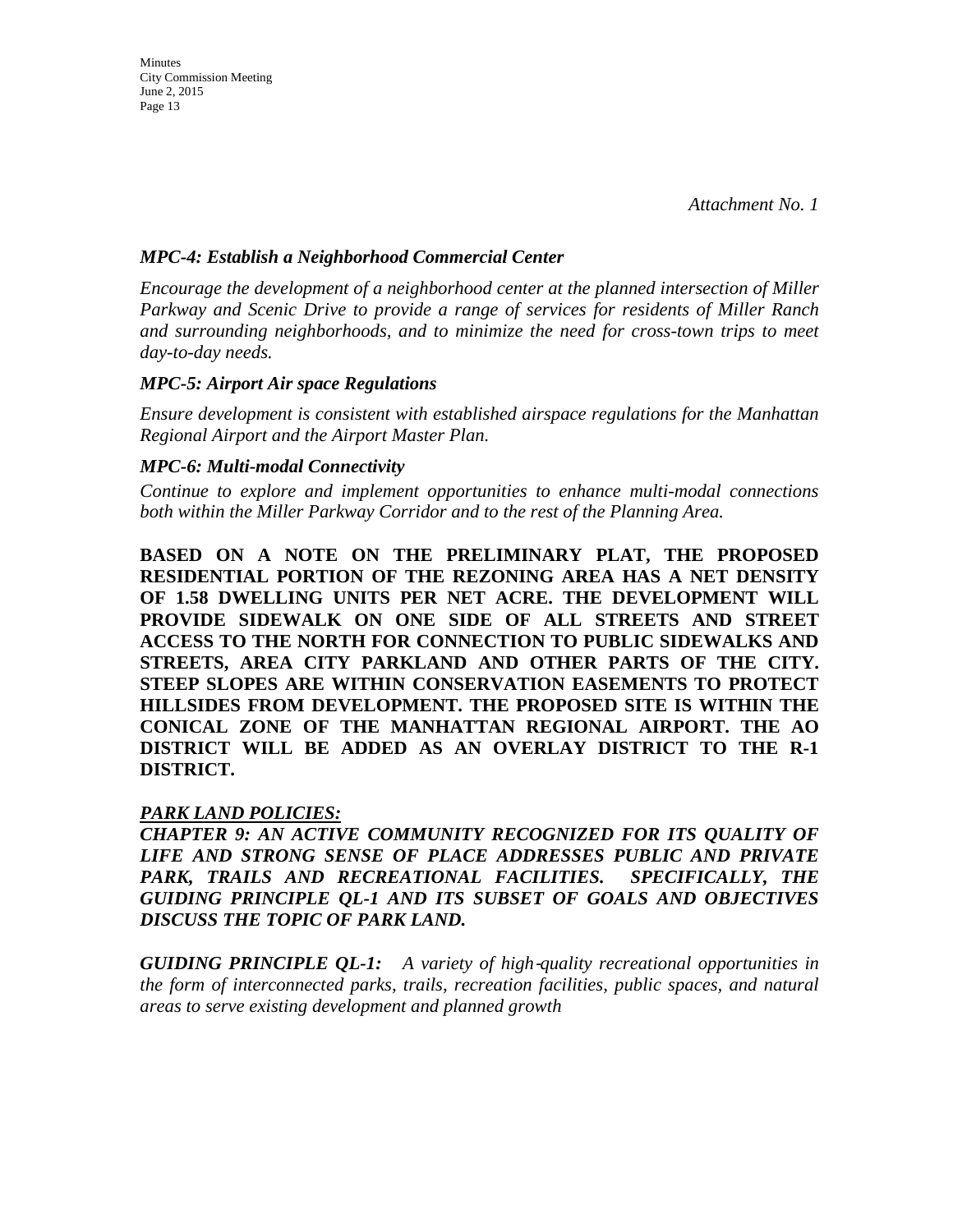### *QL-1.1A: Parks and Recreation Guidelines*

*Ensure that park and recreation facilities provide an adequate range of recreational opportunities based on guidelines from the National Recreation and Park Association (or others developed as part of a comprehensive park planning process). Design facilities in a manner that responds to the needs of the intended users.* 

## *QL-1.1B: P ark Types/Level of Service Targets*

*Provide a hierarchy of park types to satisfy the diverse needs of our changing community. Seek to achieve and/or maintain level of service targets established by the City's Parks and Recreation Strategic Facility Improvement Plan (to be completed early 2015) and other plans as adopted for different types of parks and recreational facilities as the community grows over time.* 

### *QL-1.1C: Distribution of Facilities*

*Maintain and enhance an efficient and accessible distribution of parks and recreation facilities throughout the community by encouraging development of new parks and walkable/bikeable linkages from existing parks to surrounding neighborhoods in areas experiencing high growth, targeted for future growth, or identified as having a deficiency in park facilities.* 

### *QL-1.1D: Coordinated Planning and Development*

*Coordinate planning and development of park improvements with other City or County Plans and public improvement projects to maximize public benefit.* 

## *QL-1.1E: Parkland Dedication*

*Provide for adequate open space and recreational parks, using the Parks and Recreation Service Areas Map as a guide.* 

### *QL-1.1F: Advisor y Boards*

*Continue to support the work of the City's Parks and Recreation Advisory Board, the Douglass Center Advisory Board, and the Cemetery Board in their efforts to consider and recommend improvements to parks and recreation facilities, lands, and programs; the Douglass Center; and Sunrise and Sunset.*

The City of Manhattan Comprehensive Parks Master Plan (1992) designated this site as a future site for a regional park. The Manhattan Parks and Recreation Department and the Park and Recreation Advisory Board have been working with the developer of Lee Mills Heights, Unit Ten and the area residents to create the regional park.

### **THE PROPOSED REZONING CONFORMS TO THE COMPREHENSIVE PLAN.**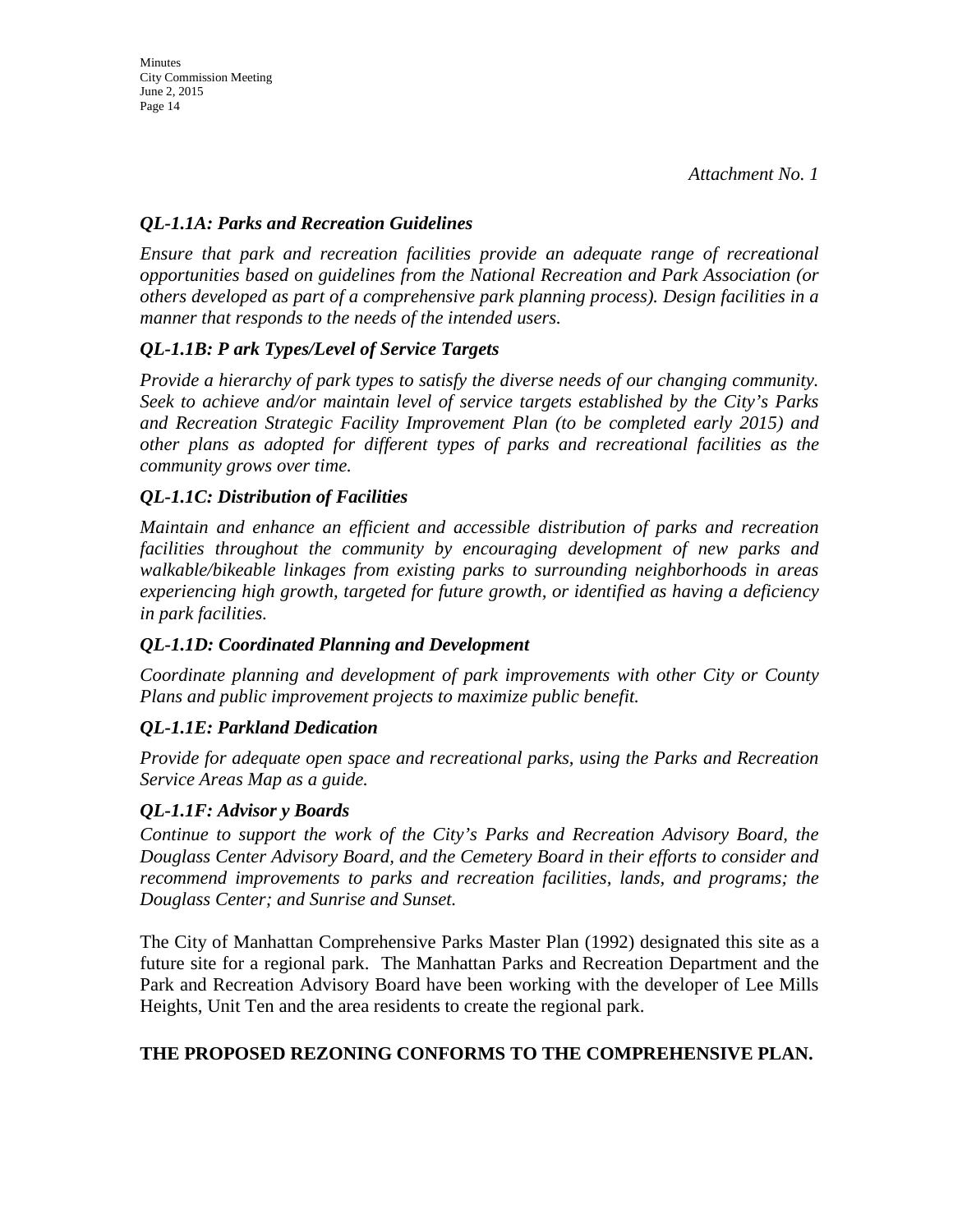### **8. ZONING HISTORY AND LENGTH OF TIME VACANT AS ZONED:**

The site has remained undeveloped to date and zoned County AG District.

**9. CONSISTENCY WITH INTENT AND PURPOSE OF THE ZONING ORDINANCE:** The intent and purpose of the Zoning Regulations is to protect the public health, safety, and general welfare; regulate the use of land and buildings within zoning districts to assure compatibility; and to protect property values.

The R-1 District is designed to provide a single-family dwelling zone at a density no greater than one dwelling unit per 6,500 square feet. Lots shown on the R-1 District portion of the proposed Preliminary Plat of the Grand Bluffs at Mill Pointe Addition, exceed 6,500 square feet in area.

The R-1 District allows parks and playgrounds. No specific use limitations are listed for parkland in the -1 District.

The AO District "is intended to promote the use and development of land in a manner that is compatible with the continued operation and utility of the Manhattan Municipal Airport so as to protect the public investment in, and benefit provided by the facility to the region. The district also protects the public health, safety, convenience, and general welfare of citizens who utilize the facility or live and work in the vicinity by preventing the creation or establishment of obstructions or incompatible land uses that are hazardous to the airport's operation or the public welfare."

The site is within the Conical Zone, which is, in general terms, established as an airspace that extends outward and upward in relationship to the Airport and is an approach zone height limitation on the underlying land. Future uses (structures and trees, existing and proposed) in the AO District may be required to obtain an Airport Compatible Use Permit, unless circumstances indicate that the structure or tree has less than 75 vertical feet of height above the ground and does not extend above the height limits prescribed for the Conical Zone (pages 6-9 of the AO District regulations attached).

**10. RELATIVE GAIN TO THE PUBLIC HEALTH, SAFETY AND WELFARE THAT DENIAL OF THE REQUEST WOULD ACCOMPLISH, COMPARED WITH THE HARDSHIP IMPOSED UPON THE APPLICANT:** There appears to be no gain to the public that denial would accomplish. The AO District requires that future uses be reviewed in order to protect airspace. The proposed Preliminary Plat conforms to the Manhattan Urban Area Subdivision Regulations. It may be a hardship to the applicant if the rezoning is denied.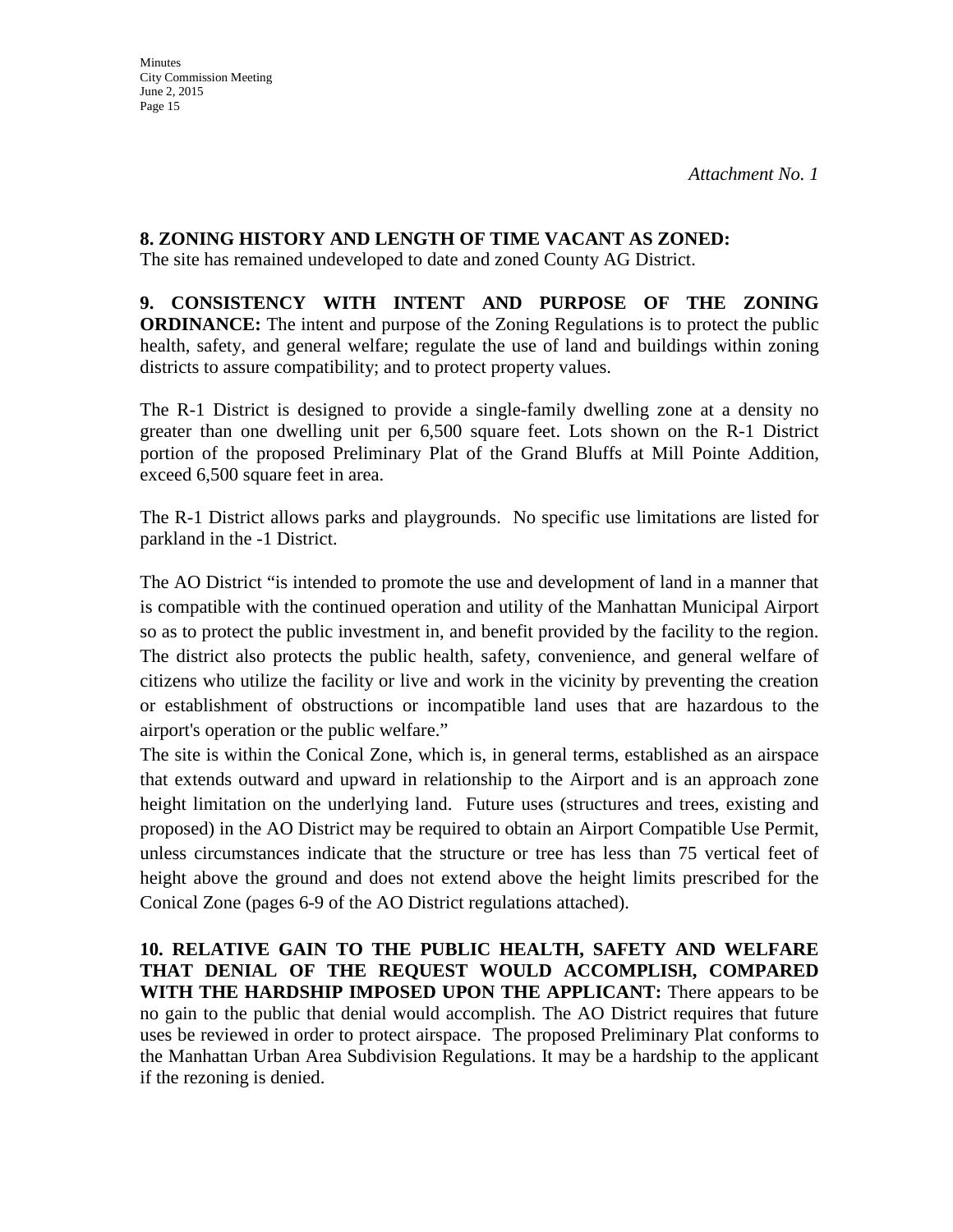**11. ADEQUACY OF PUBLIC FACILITIES AND SERVICES:** Adequate public services, sanitary sewer, water, and public streets can be extended to serve the development.

**12. OTHER APPLICABLE FACTORS:** Fort Riley was notified of this rezoning, due to it being located in the Critical Area. The Fort encourages use of noise disclosure and noise reduction measures in homes, and to take into account potential effects of operational noise of the Fort on activities in the park. City Administration will provide the "Notice of Potential Impact" on building permits for this subdivision.

**13. STAFF COMMENTS:** City Administration recommends approval of the proposed rezoning of Lee Mills Heights, Unit 10 and the City parkland from County AG, General Agriculture, to R-1, Single-Family Residential District, with AO, Airport Overlay District, based on the findings in the Staff Report.

## **ALTERNATIVES:**

- 1. Recommend approval of the proposed rezoning of Lee Mills Heights, Unit 10 and the City parkland from County AG, General Agriculture, to R-1, Single-Family Residential District, with AO, Airport Overlay District stating the basis for such recommendation.
- 2. Recommend denial of the proposed rezoning, stating the specific reasons for denial.
- 3. Table the proposed rezoning to a specific date, for specifically stated reasons.

## **POSSIBLE MOTION:**

The Manhattan Urban Area Planning Board recommends approval of the proposed rezoning of Lee Mills Heights, Unit 10 and the City parkland from County AG, General Agriculture, to R-1, Single-Family Residential District, with AO, Airport Overlay District, based on the findings in the Staff Report .

### **PREPARED BY:** Chad Bunger, AICP, CFM, Senior Planner

**DATE:** May 6, 2015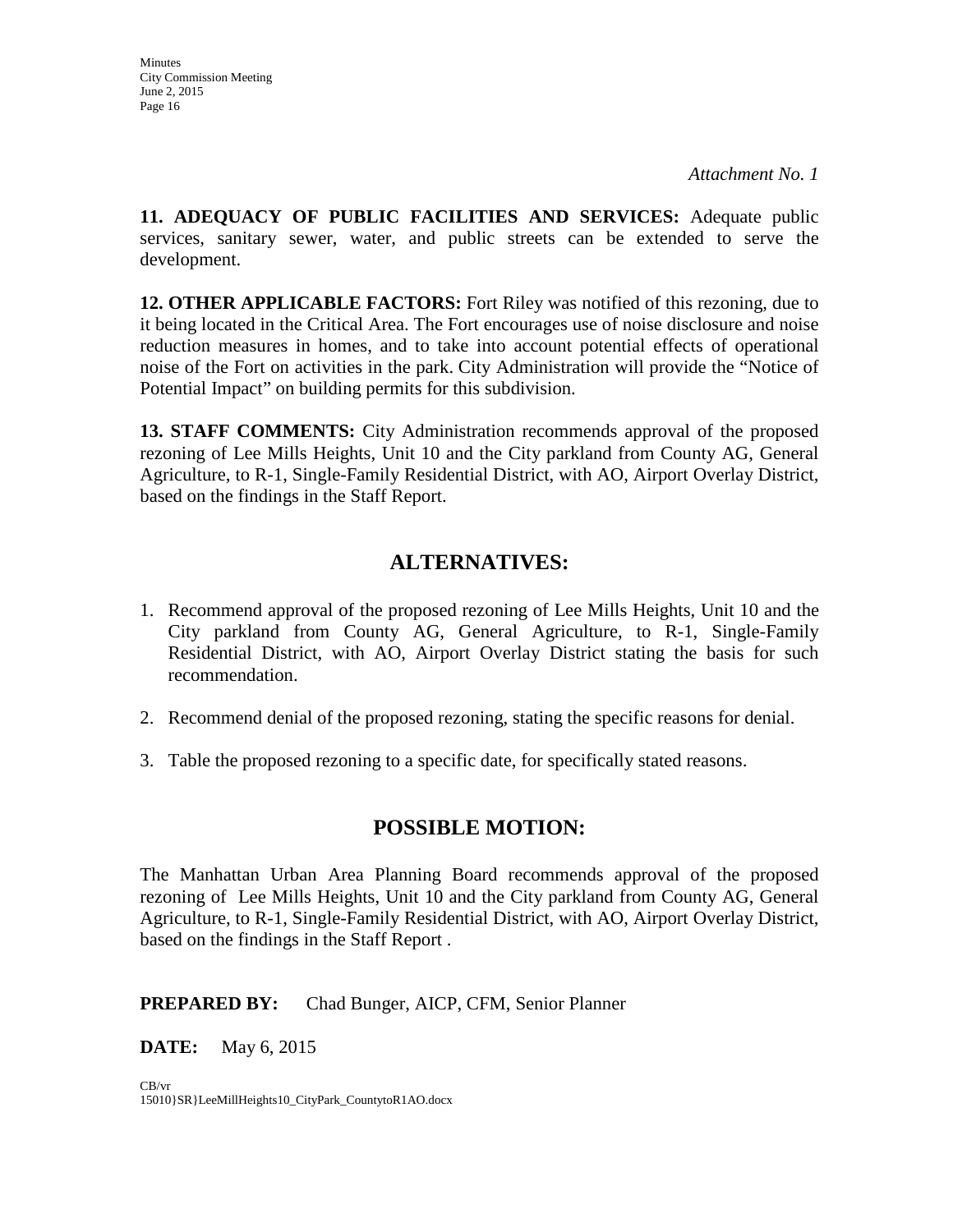*Attachment No. 2*

#### **STAFF REPORT**

#### **AN AMENDMENT OF ORDINANCE NO. 7104 AND THE APPROVED PRELIMINARY DEVELOPMENT PLAN FOR LOT 5, ABBOTT'S LANDING SHOPPING CENTER COMMERCIAL PLANNED UNIT DEVELOPMENT.**

## **BACKGROUND**

**APPLICANT:** Chip Corcoran, Renaissance Infrastructure Consulting

**OWNER:** Orscheln Farm and Home, LLC

**LOCATION:** Generally located approximately 350 feet to the east of the intersection of Hayes Drive and McCall Road.

**AREA:** 82,855 square feet (1.9 acres).

#### **DATE OF NEIGHBORHOOD MEETING:** April 2, 2015

#### **DATE OF PUBLIC NOTICE PUBLICATION:** April 23, 2015

#### **DATE OF PUBLIC HEARING: PLANNING BOARD:** May 18, 2015 **CITY COMMISSION:** June 2, 2015

## **EXISTING PUD**

#### **Ordinance**

Ordinance No. 7104 was adopted by the City Commission on November 4, 2014 and rezoned the Abbott's Landing Shopping Center Commercial Planned Unit Development from I-2, Industrial Park District to PUD, Commercial Planned Unit Development.

#### **Conditions of Approval**

- 1. Permitted uses shall include permitted uses in the C-2, Neighborhood Shopping District, and C-5, Highway Service Commercial District, except that Convenience Stores with gasoline sales, and Sexually-Oriented Businesses shall be prohibited.
- 2. Outdoor display, storage, and sales on Lot 1 shall be limited to the outside sidewalk area along the south side of the Orscheln's building, the landscape space on the southwest corner of the lot, the parking field in front of the building and in the fenced enclosure, as shown on the application documents.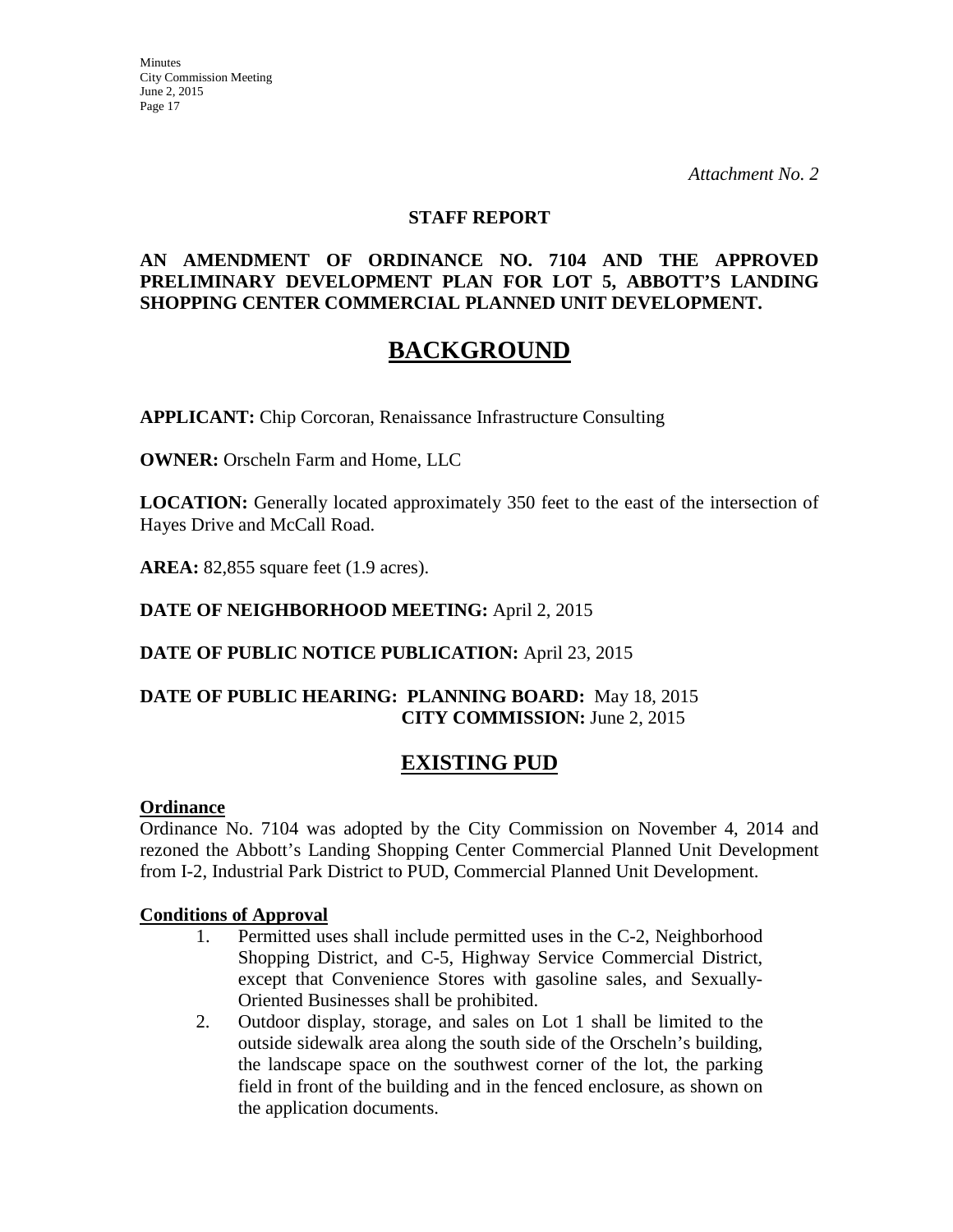- 3. The 5,400 square foot temporary outdoor seasonal storage/display area as shown on Lot 1 shall be permitted from March 1st to October 31st of each year, and shall be limited to seasonal products such as plants and landscaping materials.
- 4. Sidewalks shall be provided internally to the PUD site and connect to adjacent sidewalks in the McCall Road and Hayes Drive rights-ofway.
- 5. Landscaping and irrigation shall be provided pursuant to a Landscaping Performance Agreement between the City and the owner, which shall be entered into prior to issuance of a building permit.
- 6. All landscaping and irrigation shall be maintained in good condition.
- 7. Light poles shall be provided as described in the application documents and shall be full cutoff design. Building lighting shall not cast direct light onto public or private streets or adjacent property and shall be full cut-off design.
- 8. Signage shall be constructed as proposed, consisting of wall signs and pylon signs.
- 9. The digital portion of the Arby's pylon sign proposed on McCall Road shall be limited to a Digital Graphic Sign, as follows:
	- a. Digital Graphic Sign. A sign utilizing LED (light emitting diode), LCD (liquid crystal display), plasma, projected images, or any functionally equivalent technology, and which is capable of automated, remote, or computer control to change a static image only as a "slide show" (series of images).
	- b. Duration of Message and Transitions. The sign message shall remain static for a period of not less than sixty (60) seconds. The transition from one (1) message to the next shall be direct and immediate, without any special effects including but not limited to, dissolving, fading, scrolling, starbursts, and wiping, which shall be prohibited.
	- c. Image Characteristics. Digital Graphic Signs shall have a pitch of not greater than 20 millimeters between each pixel.
	- d. Luminance. Between sunrise and sunset the maximum luminance shall be 5,000 nits and between sunset and sunrise the maximum luminance shall be 500 nits. All signs with a digital display having illumination by means other than natural light must be equipped with an automatic dimmer control or other mechanism that automatically controls the sign's brightness to comply with this requirement.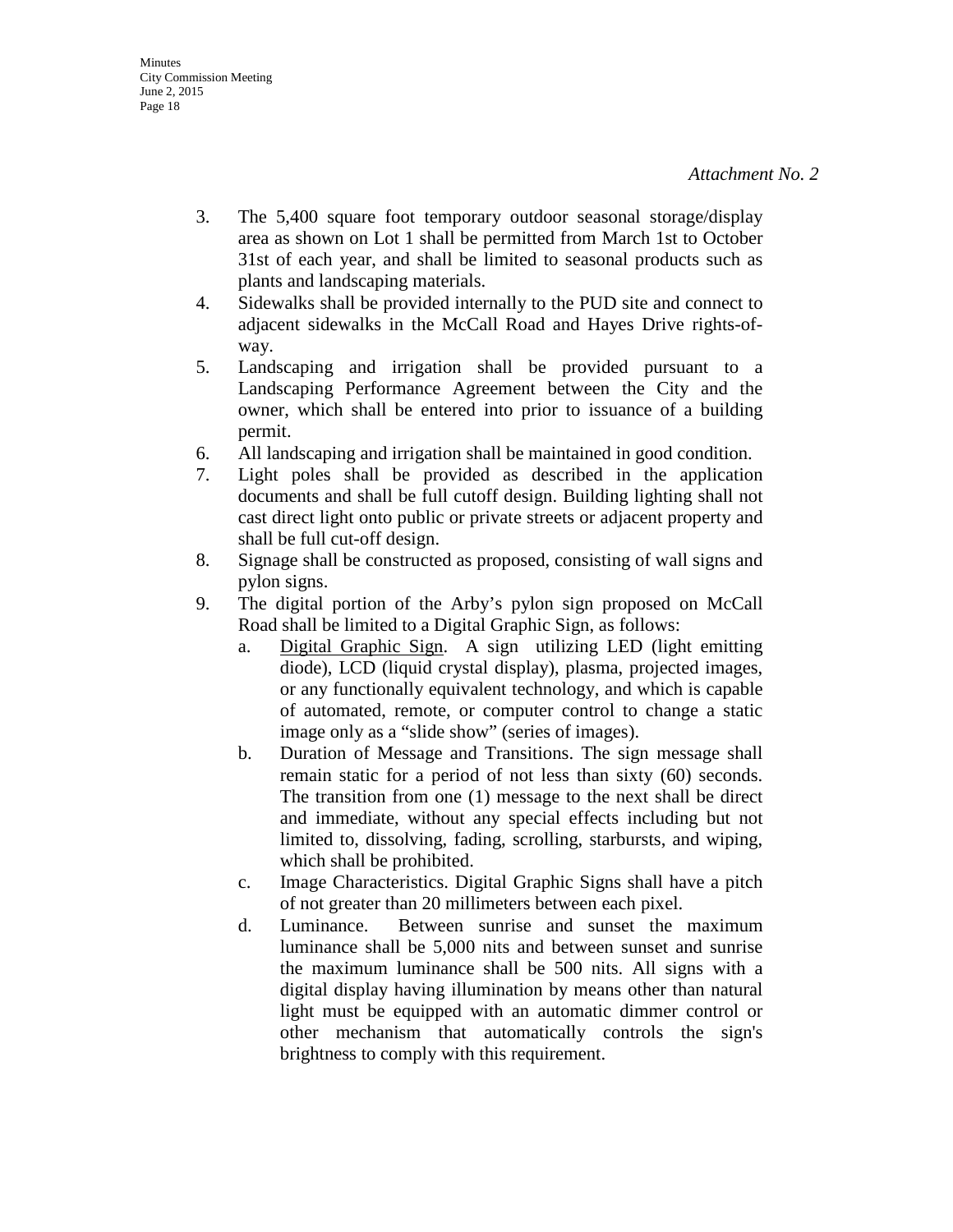- 10. Temporary banner signs should be limited to no more than two (2) banner signs per lot. Exempt signage shall include signage described in Article VI, Section 6-104  $(A)(1),(2),(4),(5),(7)$  and  $(8)$ ; and Section 6-104 (B)(2), of the Manhattan Zoning Regulations. Temporary sales aids and portable signs, as described in Article VI, Signs, of the Manhattan Zoning Regulations, shall be prohibited.
- 11. Prior to the development of Lots 4 and 5, an amendment of the PUD shall be submitted and approved, prior to issuance of any necessary permits.
- 12. Names of the Travel Easements shall be approved by City and Pottawatomie County Administration with the application for the Final Development Plan.
- 13. The existing curb cut on Lot 5 shall be eliminated.
- 14. No access shall be provided along McCall Road and Hayes Drive, with the exception of the proposed travel easement areas.
- 15. An analysis of post-construction best management practices for stormwater quality shall be conducted by the applicant at the time of application for the Final Development Plan.

## **PROPOSED AMENDMENT**

The PUD's Preliminary Plat was approved with no development proposed on Lot 5. Condition 11 required an amendment to the PUD be submitted and approved, prior to issuance of any necessary permits for future developments.

The applicant has proposed to subdivide the recently created Lot 5 into two (2) separate lots (Lots 6 & 7, Abbott's Land, Unit Two) and construct a Dunkin Donuts drive-thru restaurant on the proposed Lot 6. No development has been proposed for Lot 7.

### **PROPOSED BUILDINGS, AND STRUCTURES**

The PUD amendment is for an approximately 2,100 square foot Dunkin Donut drive-thru restaurant. The main entrance to the building will be on the south side. The drive-thru window will be on the west side. The building will be 17 feet to the roof line and will have an approximately 21 foot tall architectural parapets at the building entrance and drive-thru window. The exterior building materials will consist of cement board lap siding and EIFS. Corporate signage is proposed on the north, west and east walls. See the "Proposed Sign" section below.

### **PROPOSED SIGN:**

The signage for the proposed development on Lot 6 consists of wall signs, wall mounted projecting site, a menu board, a pylon sign and directional ground signs. The direction signs, menu boards are generally exempt from the sign regulation requirements.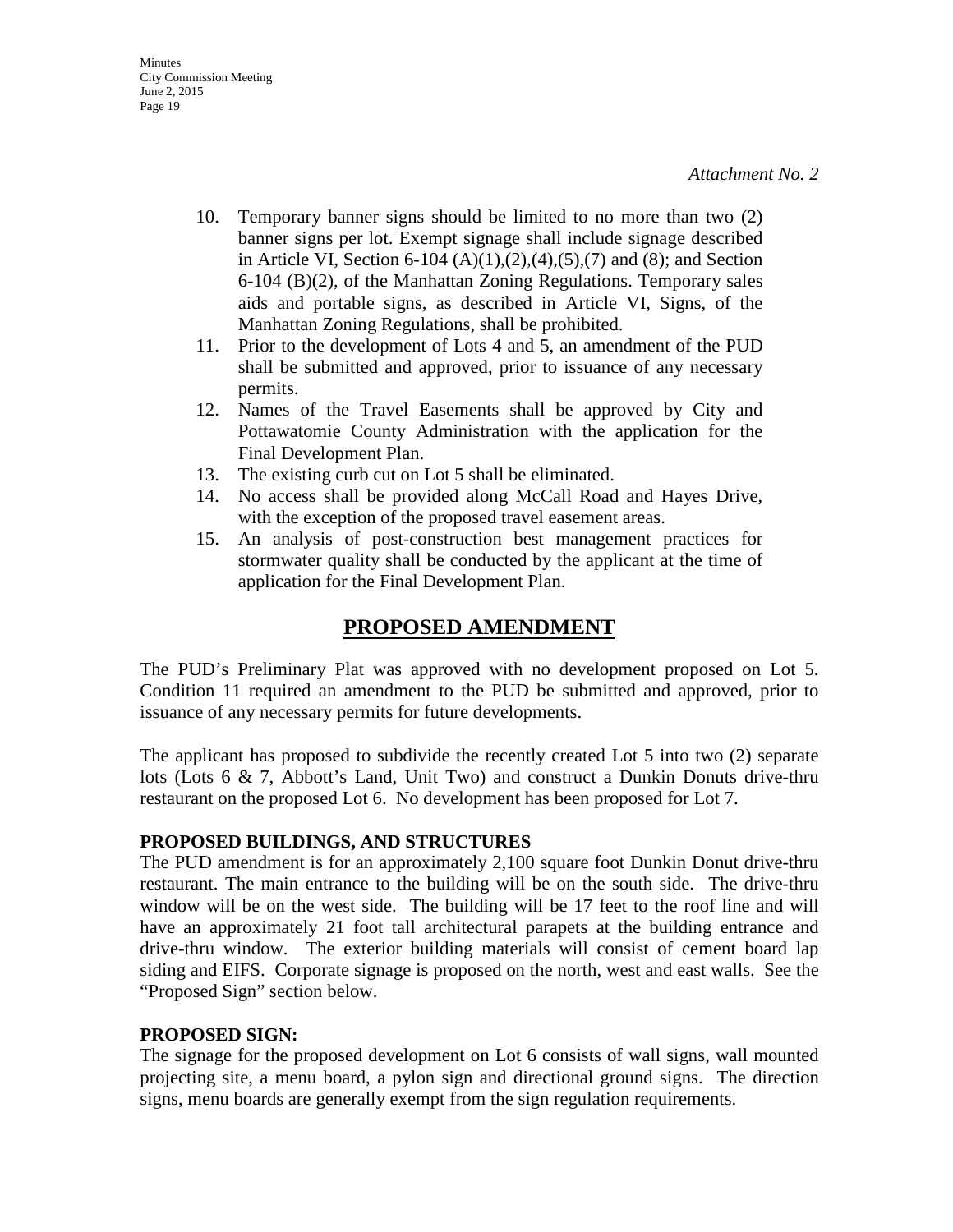| <b>Building Signs</b> |                       |                    |            |
|-----------------------|-----------------------|--------------------|------------|
| Sign Type             | Location              | Dimensions         | Area       |
| Wall Sign             | South Elevation       | $3'10''$ x $8'7''$ | $34$ sq ft |
| Wall Sign             | South Elevation       | $3'7''$ x 5' 6"    | $19$ sq ft |
| Wall Sign             | <b>West Elevation</b> | $7'3'' \times 13'$ | $82$ sq ft |
| Projecting Sign       | <b>West Elevation</b> | $6'$ x 4'          | $24$ sq ft |

| Freestanding Signs |                           |                |             |
|--------------------|---------------------------|----------------|-------------|
| Sign Type          | Location                  | Dimensions     | Area        |
| Monument Sign      | <b>Southwest Entrance</b> | $4' \times 8'$ | $48$ sq ft  |
| Pylon Sign         | <b>Southeast Corner</b>   | $24'$ tall     | $90$ sq. ft |

The pylon sign will be located on the southeast corner of the lot. The sign will be 24 feet tall and have 3 signs on it, totally 90 square feet in area.

- a 5.5 foot by 10 foot corporate sign (55 square feet),
- a 5 foot by 5 foot digital graphic sign (25 square feet),
- and a 2 foot by 5 foot sign for the drive thru (10 square feet)

Exempt sign requirements set out in Condition 10 above changed since approval of the PUD in 2014. Updated with this amendment are those exempt signs described in Article VI, Section 6-102 (A)(2)(a),(b),(c),(e),(h),(i),(j),(l), and (m) (*attached*).

### **PROPOSED LIGHTING:**

LED lights on twenty-five (25) foot tall light poles are proposed to illuminate the site. Exterior lights on the building are also proposed to illuminate the area and to accent architectural features on the buildings. The lighting will be fully shaded and cut off at the property lines.

# **MATTERS TO BE CONSIDERED WHEN AMENDING A PLANNED UNIT DEVELOPMENT**

**1. WHETHER THE PROPOSED AMENDMENT IS CONSISTENT WITH THE INTENT AND PURPOSE OF THE APPROVED PUD, AND WILL PROMOTE THE EFFICIENT DEVELOPMENT AND PRESERVATION OF THE ENTIRE PUD:** The permitted uses of the Commercial PUD was the permitted uses in the C-2, Neighborhood Shopping District, and C-5, Highway Service Commercial District, except that Convenience Stores with gasoline sales, and Sexually-Oriented Businesses shall be prohibited. The proposed drive-thru restaurant is consistent with the intent and purpose of the Commercial PUD.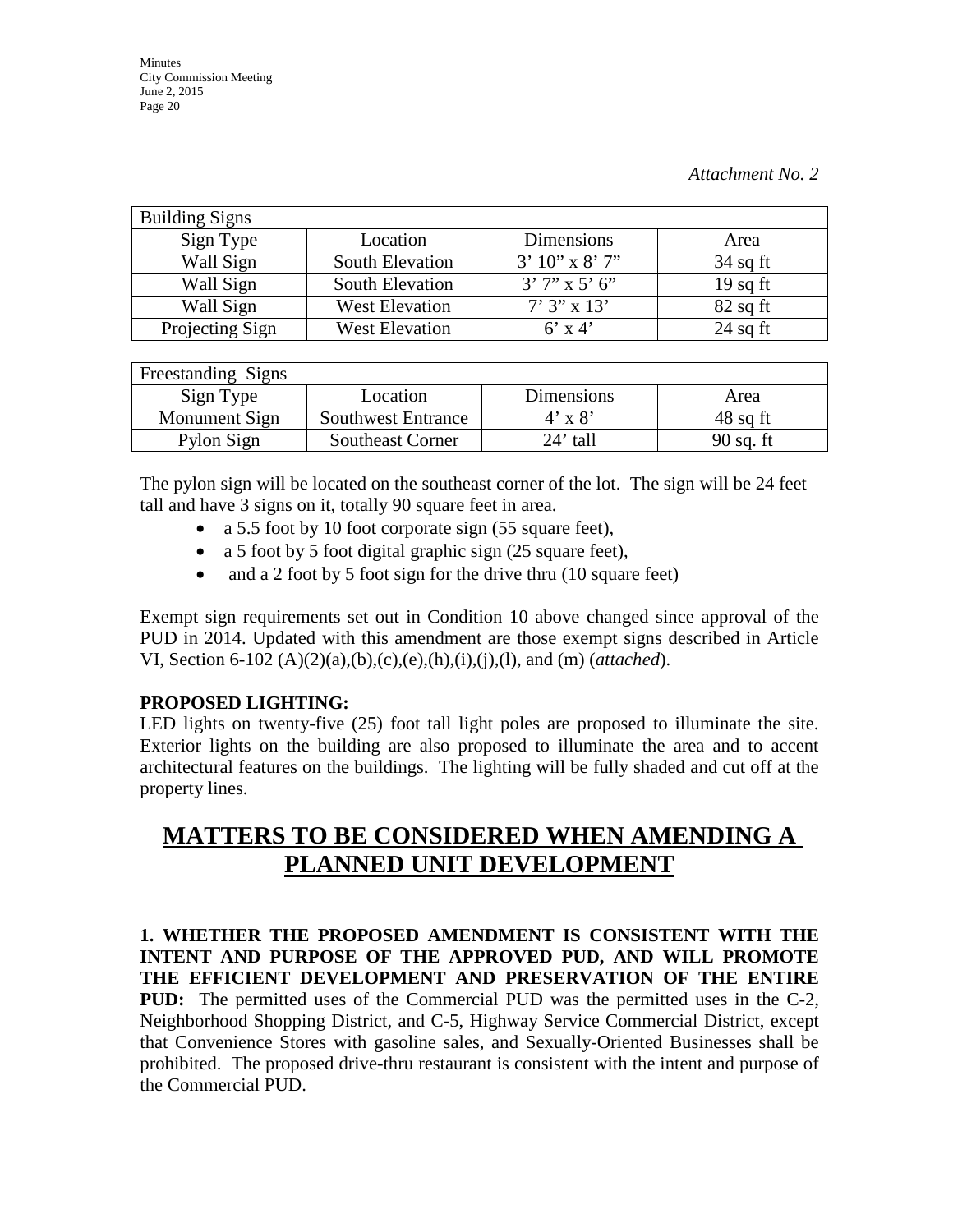**2. WHETHER THE PROPOSED AMENDMENT IS MADE NECESSARY BECAUSE OF CHANGED OR CHANGING CONDITIONS IN OR AROUND THE PUD, AND THE NATURE OF SUCH CONDITIONS:** The proposed PUD is necessary because plans for the area of the PUD was not provided at the time of the Preliminary Development Plan. Condition #11 of the PUD required that an amendment of the PUD be submitted and approved for existing Lot 5 before development of the site can occur.

**3. WHETHER THE PROPOSED AMENDMENT WILL RESULT IN A RELATIVE GAIN TO THE PUBLIC HEALTH, SAFETY, CONVENIENCE OR GENERAL WELFARE, AND IS NOT GRANTED SOLELY TO CONFER A SPECIAL BENEFIT UPON ANY PERSON.** The proposed PUD Amendment will result in a relative gain to the public health, safety, convenience or general welfare by providing addition retail and dining option for Manhattan. No special benefit is conferred by the proposed amendment as the public at large will benefit from the additional retail and dining options.

# **ADDITIONAL MATTERS TO BE CONSIDERED WHEN AMENDING A PLANNED UNIT DEVELOPMENT**

**1. LANDSCAPING:** The Landscape Plan for the proposed development consists of deciduous trees on the edge of the off-street parking areas, shrubs and grasses, and lawn areas. Underground irrigation will be provided to maintain these areas.

**2. SCREENING:** Trash dumpster enclosures for the proposed development are shown on the application site plans. The application materials state that the trash dumpster enclosures will be constructed with masonry walls and a metal gate, and will be a minimum of six (6) feet in height. The trash enclosures will be painted to compliment the structures the enclosure is associated with.

**3. DRAINAGE:** The proposal development will use curb and gutters to direct stormwater runoff to area inlets in the off-street parking lots and travelways. The stormwater sewer system will then direct the stormwater to existing stormwater infrastructure along McCall Road. The City's Stormwater Engineer has reviewed the proposed development plan, accepts the design of the stormwater sewer system and has no additional comments.

The updated Flood Insurance Rate Map, effective on March 16, 2015, shows the site as being located in Zone X, Protected by Levee. The new flood zone for the site and surrounding area removes any regulatory requirement to elevate the site to protect the site from the base flood.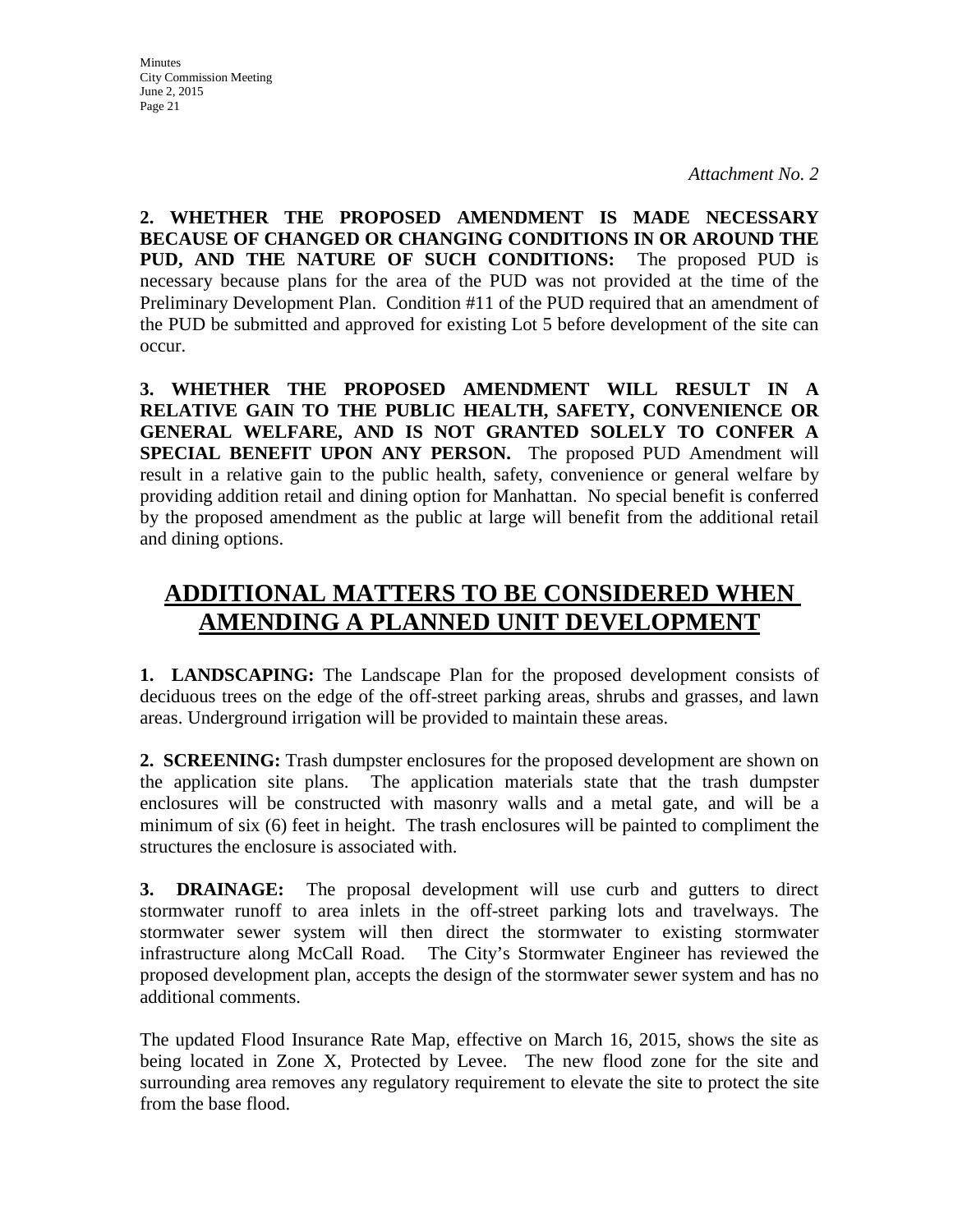**Minutes** City Commission Meeting June 2, 2015 Page 22

**4. CIRCULATION:** The Abbott's Landing Commercial PUD gains access from McCall Road to the south, Hayes Drive to the west and Landing Place to the east, a dedicated travel easement platted with the McCall Landing PUD. Thirty-six (36) foot wide travel easements cross the development site to connect to these adjacent roads and travel easement. The actual road way within these travel easements will be thirty (30) feet wide. The Dunkin Donut site will gain access from Alvin's Plane and Hummel's Place.

The circulation pattern for the drive-thru will be for cars to travel to the north of the building and enter the single drive-thru lane with a "pass-through" lane on the west side of the building. The drive-thru lane will be able to be accessed from both curb cut on Hummel's Place and Alvin's Place.

Condition of Approval #13 of the PUD required that the curb cut on Lot 5 be eliminated. The curb cut is not proposed with the PUD Amendment.

Traffic. A traffic study was conducted with the PUD in 2014. The traffic study considered the traffic generated for the 2 drive-thru restaurants on Lots  $2 \& 3$  and the farm and home retail store and assumed that a bank with drive-up window and a small retail shop would be located on Lot 5. The traffic study (*summary attached*) found that McCall and Hayes Drive would function at an acceptable level of service in the area with the added traffic from the proposed development. The intersection of Alvin's Place & McCall Road was projected to have an level of service F because of the issues with a vehicle leaving the site onto McCall Road and trying to attempt a left turning movement to go east on McCall Road. This poor level of service for the turning movement was accepted by the City because options exist for motorist leaving the site and wanting to go east on McCall Road.

Although the traffic study did not analysis a drive-thru restaurant on the site, the use is similar to the drive-thru bank. The City's Traffic Engineer has waived the need for an updated traffic study. The Traffic Engineer has reviewed and accepts the development plans and has no further comments.

#### Off-Street Parking.

The site plan for the Dunkin Donut development shows 20 off-street parking spaces. Based on the design occupancy of the building (29 occupants) and the number of full-time employees per shift (5 employees), the Manhattan Zoning Regulations would require a minimum of 15 off-street parking spaces (1 space per 3 occupants and 1 space for each employee on a single shift). The proposed site plan shows adequate off-street parking for the proposed use.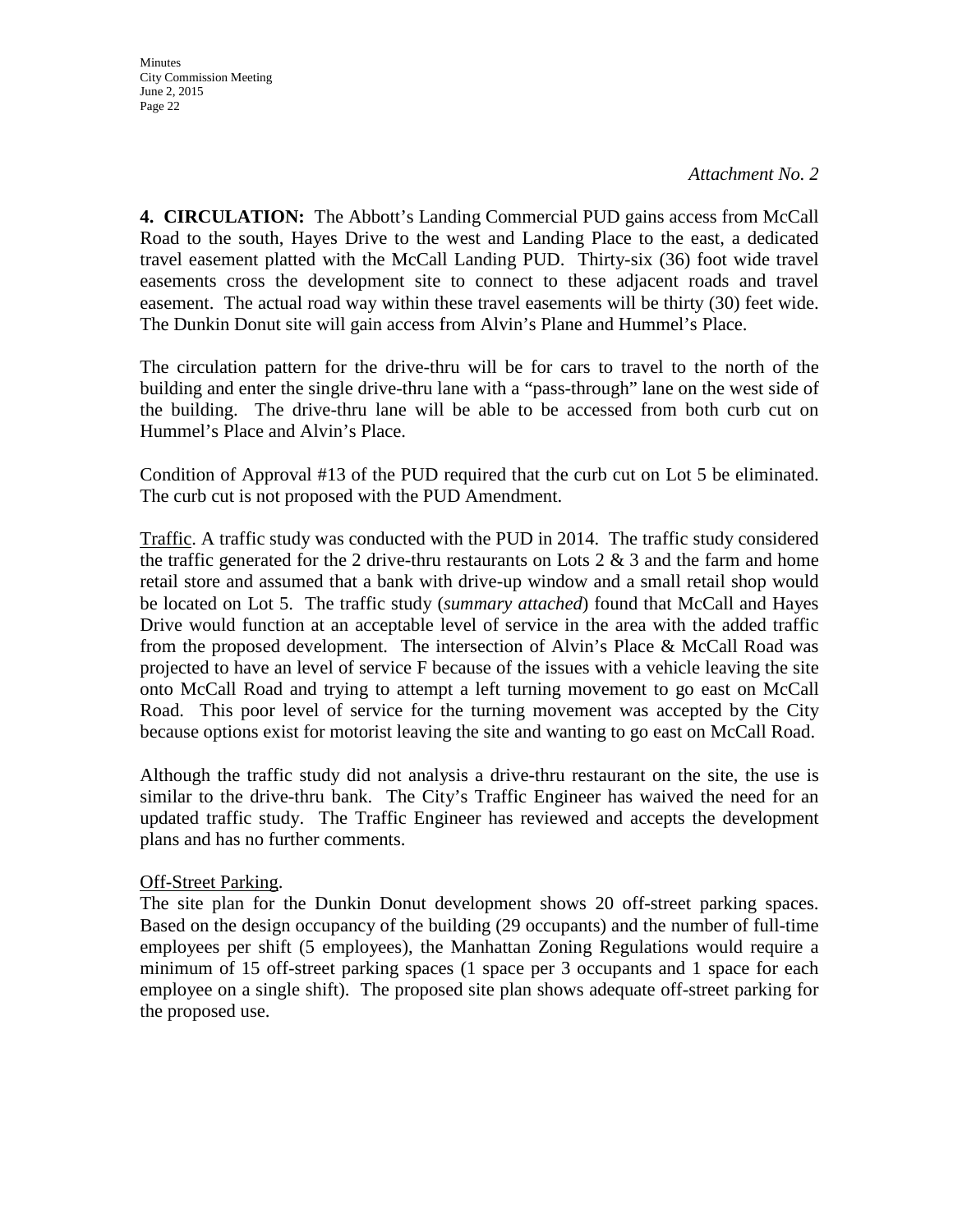Pedestrian and Bicycle

A sidewalk is present along McCall Road, immediately to the south of the site. The Final Development Plan shows a sidewalk on the north side of the site along Hummel's Place and sidewalks connecting the proposed and existing sidewalks to the proposed building. Open space consists of lawn areas. Bicycle racks shall be provided near the proposed buildings.

**5. OPEN SPACE/LANDSCAPED AND COMMON AREA:** Open space consists of lawn areas and landscape areas.

**6. CHARACTER OF THE NEIGHBORHOOD:** The neighborhood is a mixture of highway commercial and industrial uses. The areas along McCall Road are transitioning from a historically industrial area, to a retail commercial corridor. Large box retail stores are located to east and southwest. Drive-thru restaurants are located along the five (5) lane minor arterial. There are also a number of strip mall type retail centers in the immediate area. To the north of the site, along Hayes Drive and Levee Drive and predominately industrial and office uses.

## **MATTERS TO BE CONSIDERED WHEN REZONING**

**1. EXISTING USE:** Vacant land following the razing of the former self-storage buildings and offices.

**2. PHYSICAL AND ENVIRONMENTAL CHARACTERISTICS:** The site is relatively flat and gradually slopes to the south towards McCall Road. Before demolition of the self-storage buildings, the current site is nearly 100% developed with impervious surfaces, including buildings and concrete and gravel off-street parking lots.

## **3. SURROUNDING LAND USE AND ZONING:**

- **NORTH:** The proposed Orscheln Farm and Home store in the PUD, USD 383 busing facility and district kitchen, industrial business; I-2, Industrial Park District.
- **SOUTH:** McCall Road, a 5-lane minor arterial road, Wal-mart retail store, automotive repair shop and retail strip center, industrial machine shop, fitness center, car wash, drive-thru restaurant, self-storage units and industrial research office; Wal-Mart Super Center PUD, C-5, Highway Service Commercial District and I-2 District.
- **EAST:** Vacant commercial lot, restaurant, Menards home improvement store and retail strip center; McCall Landing PUD, Commercial Planned Unit Development.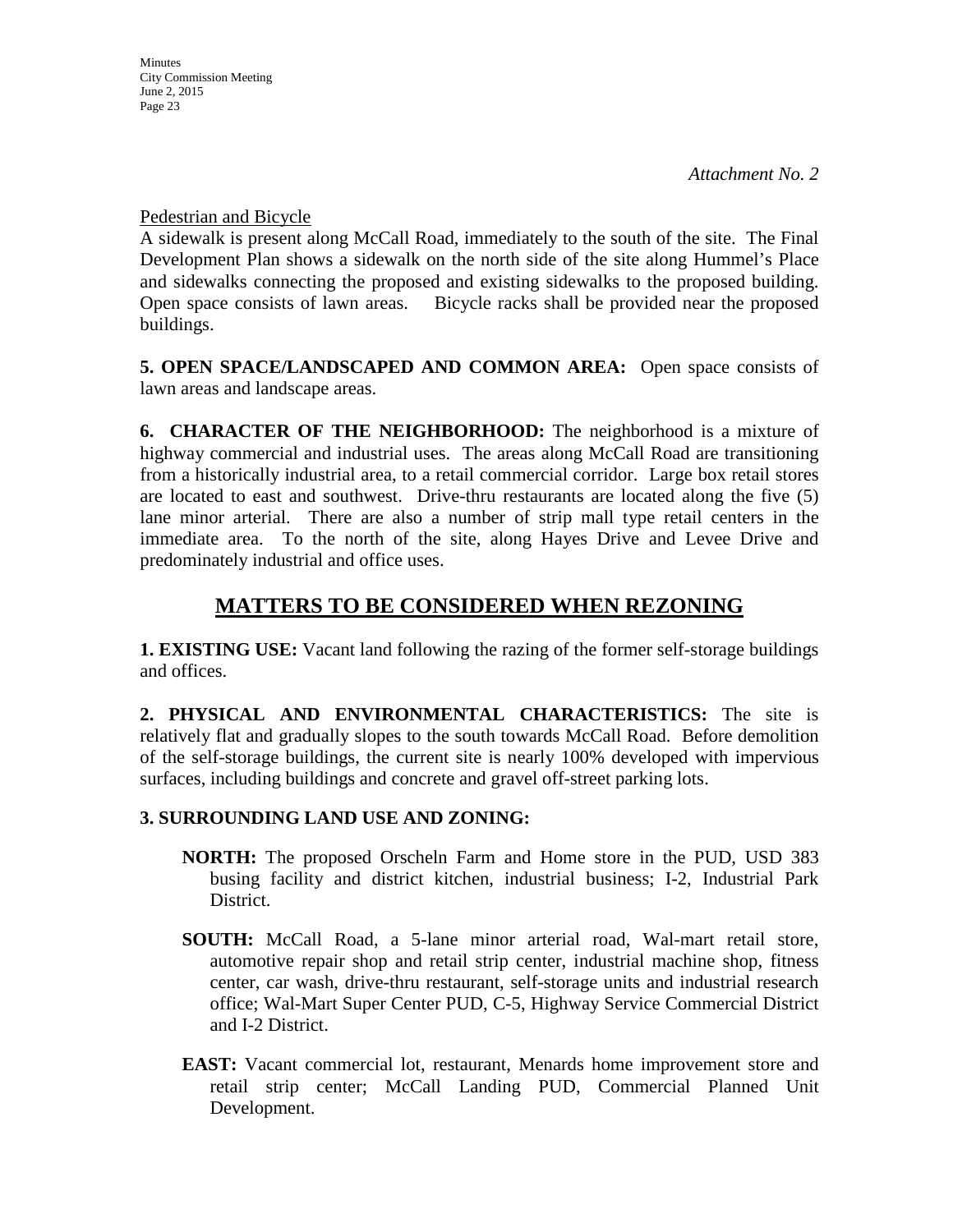**WEST:** The proposed restaurant developments in the PUD, Hayes Drive, a 2-lane local street, drive-thru restaurants, industrial research office, hotel, industrial businesses; McCall Cats PUD; C-6, Heavy Commercial District, I-2

#### **4. CHARACTER OF THE NEIGHBORHOOD:** See above under "6. CHARACTER OF THE NEIGHBORHOOD".

**5. SUITABILITY OF SITE FOR USES UNDER CURRENT ZONING:** The site was rezoned to Commercial PUD in 2014. The proposed use is suitable for the current zoning district.

**6. COMPATIBILITY OF PROPOSED DISTRICT WITH NEARBY PROPERTIES AND EXTENT TO WHICH IT MAY HAVE DETRIMENTAL AFFECTS:** The surrounding area is transiting from an industrial area to an area concentrated with drivethru restaurants and retails stores, some of which are big box type retail stores. The proposed development will be consistent with surrounding uses and should not adversely impact adjacent properties.

The applicant held a neighborhood meeting on August 13, 2014. According to the meeting notes, no one attended the meeting.

**7. CONFORMANCE WITH COMPREHENSIVE PLAN:** The Future Land Use (Northeast) map of the 2015 Manhattan Urban Area Comprehensive Plan shows the site to be Community Commercial (CC). The **PROPOSED AMENDMENT CONFORMS TO THE COMPREHENSIVE PLAN.**

### **8. ZONING HISTORY AND LENGTH OF TIME VACANT AS ZONED:**

| 1968             | Annexation and rezoning to I-3, Light Industrial District.                                                                                                                                                                                                                                           |
|------------------|------------------------------------------------------------------------------------------------------------------------------------------------------------------------------------------------------------------------------------------------------------------------------------------------------|
| 1969-Present     | Rezoned from I-3 District, to I-2, Industrial Park District.                                                                                                                                                                                                                                         |
| October 6, 2014  | Manhattan Urban Area Planning Board recommends approval of<br>the proposed rezoning of Abbott Landing Shopping Center from<br>I-2, Industrial Park District, to PUD, Commercial Planned Unit<br>District, based on the findings in the Staff Report with the fifteen<br>(15) conditions of approval. |
| October 21, 2014 | City Commission approves first reading of an ordinance rezoning<br>the Abbott Landing Shopping Center from I-2, Industrial Park<br>District, to PUD, Commercial Planned Unit District.                                                                                                               |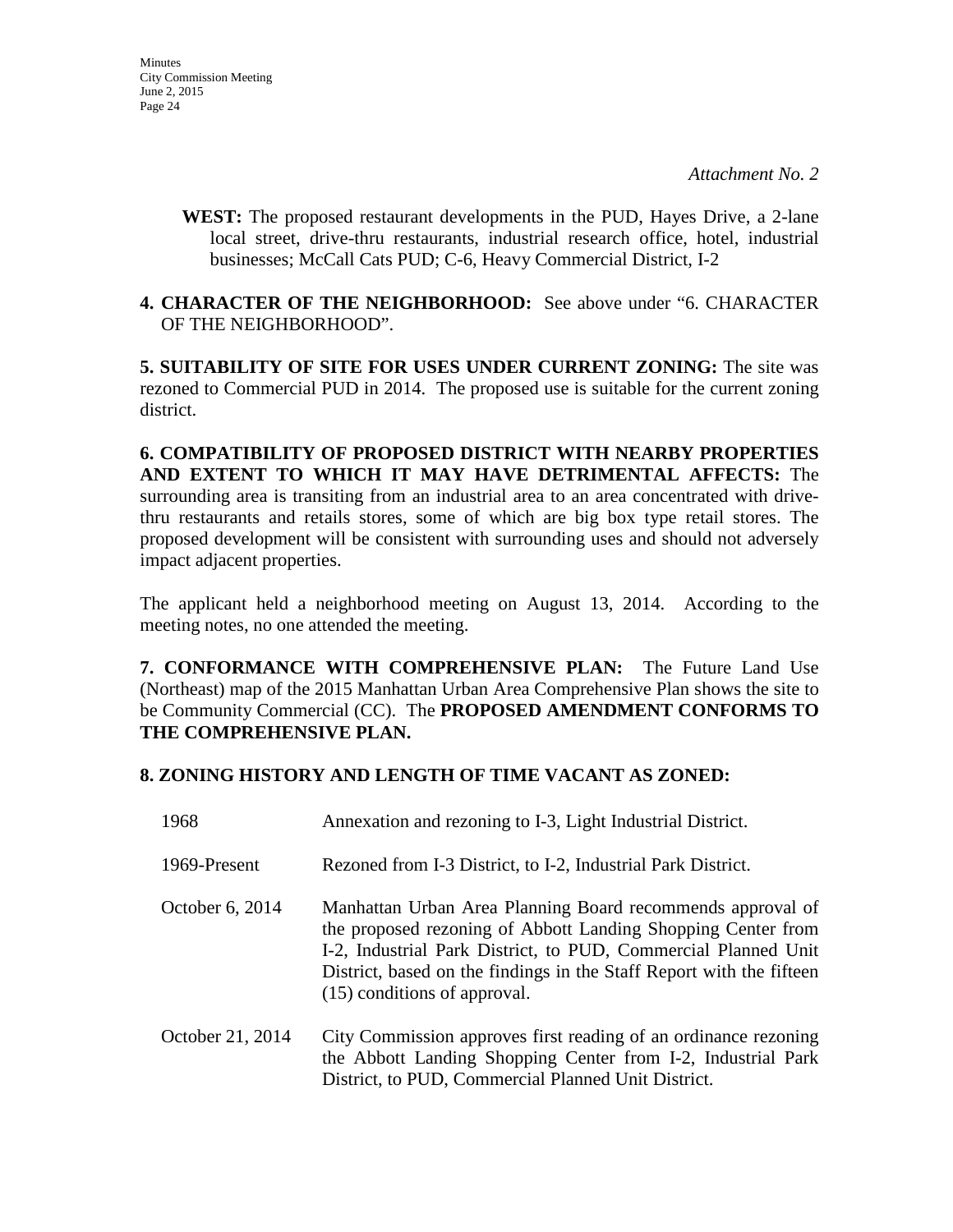| November 4, $2014$        | City Commission approves Ordinance No. 7104 rezoning the<br>Abbott Landing Shopping Center from I-2, Industrial Park<br>District, to PUD, Commercial Planned Unit District. |
|---------------------------|-----------------------------------------------------------------------------------------------------------------------------------------------------------------------------|
| January 5, 2015           | Manhattan Urban Area Planning Board approves Final Plat of<br>Abbott Landing Addition.                                                                                      |
| $T_{\rm annary}$ 20. 2015 | City Commission accents essements and rights-of-way as shown                                                                                                                |

January 20, 2015 City Commission accepts easements and rights-of-way as shown on the Final Plat of Abbott Landing Addition.

**9. CONSISTENCY WITH INTENT AND PURPOSE OF THE ZONING ORDINANCE:** The intent and purpose of the Zoning Regulations is to protect the public health, safety, and general welfare; regulate the use of land and buildings within zoning districts to assure compatibility; and to protect property values.

The PUD Regulations are intended to provide a maximum choice of living environments by allowing a variety of housing and building types; a more efficient land use than is generally achieved through conventional development; a development pattern that is in harmony with land use density, transportation facilities and community facilities; and a development plan which addresses specific needs and unique conditions of the site which may require changes in bulk regulations or layout. The proposed PUD is consistent with the intent and purposes of the Zoning Regulations, and the intent of the PUD Regulations, subject to the conditions of approval.

**10. RELATIVE GAIN TO THE PUBLIC HEALTH, SAFETY AND WELFARE THAT DENIAL OF THE REQUEST WOULD ACCOMPLISH, COMPARED WITH THE HARDSHIP IMPOSED UPON THE APPLICANT:** There appears to be no relative gain to the public, which denial would accomplish. No adverse impacts to the public are expected, subject to conditions of approval. Therefore, there may be a hardship to the applicant if the rezoning is denied.

**11. ADEQUACY OF PUBLIC FACILITIES AND SERVICES:** The Public Works Department – Utilities and Traffic Divisions have reviewed the proposal. Public utilities and the street network are sufficient to service the site.

### **12. OTHER APPLICABLE FACTORS:** None.

**13. STAFF COMMENTS:** City Administration recommends approval of the proposed amendment of Ordinance NO. 7104 and the Preliminary Development Plan of Abbott's Landing Commercial Planned Unit Development and approval of the Final Development Plan for Lot 6, Abbott's Landing Shopping Center Commercial Planned Unit Development, based on the findings in the Staff Report, subject to the following conditions of approval: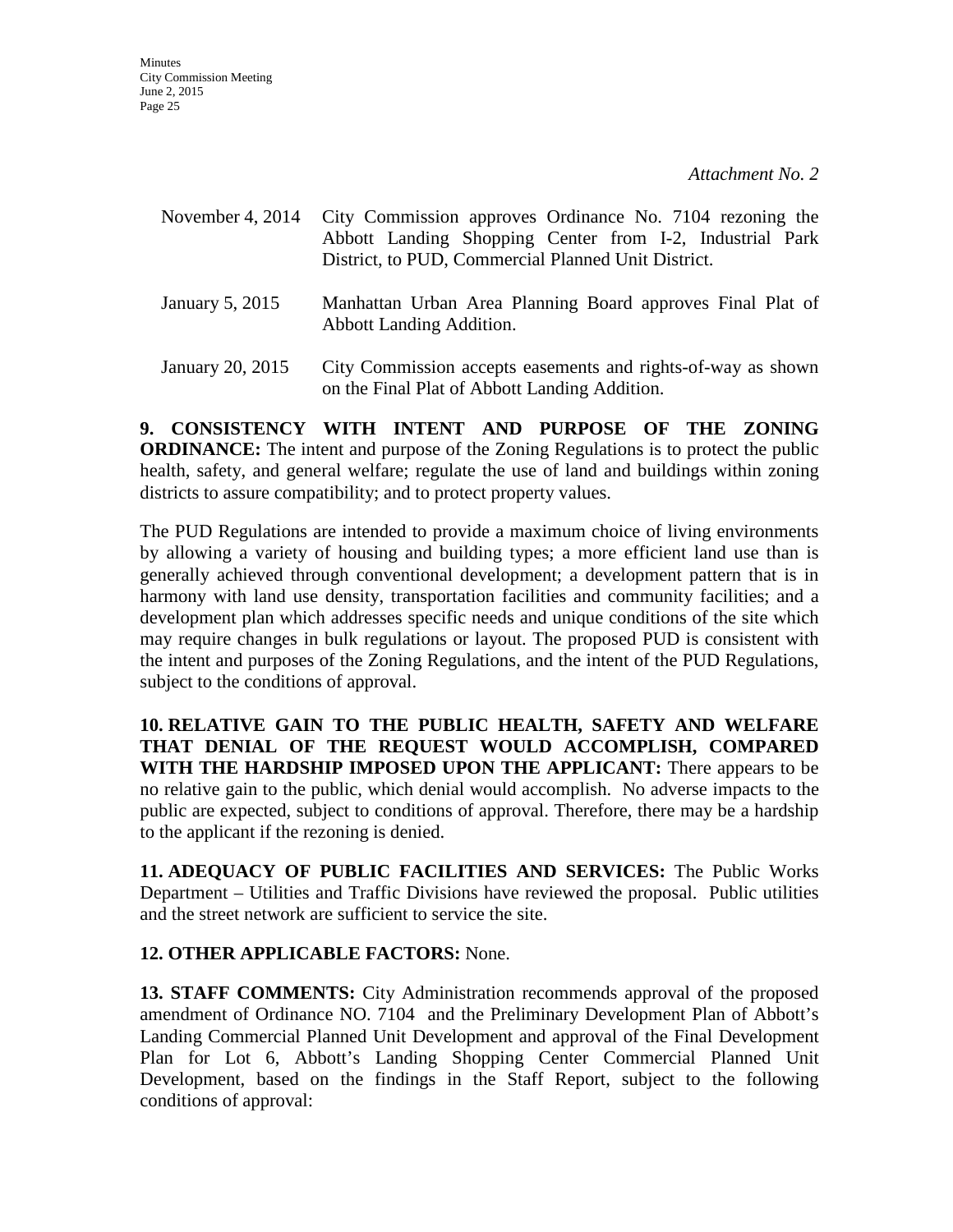- 1. Signage for shall be constructed as proposed consisting of wall signs and pylon signs.
- 2. The digital portion of the Dunkin Donuts pylon sign proposed on McCall Road shall be limited to a Digital Graphic Sign, as follows:
	- a. Digital Graphic Sign. A sign utilizing LED (light emitting diode), LCD (liquid crystal display), plasma, projected images, or any functionally equivalent technology, and which is capable of automated, remote or computer control to change a static image only as a "slide show" (series of images).
	- b. Duration of Message and Transitions. The sign message shall remain static for a period of not less than sixty (60) seconds. The transition from one (1) message to the next shall be direct and immediate, without any special effects including but not limited to, dissolving, fading, scrolling, starbursts and wiping, which shall be prohibited.
	- c. Image Characteristics. Digital Graphic Signs shall have a pitch of not greater than twenty (20) millimeters between each pixel.
	- d. Luminance. Between sunrise and sunset the maximum luminance shall be five thousand (5,000) nits and between sunset and sunrise the maximum luminance shall be five hundred (500) nits. All signs with a digital display having illumination by means other than natural light must be equipped with an automatic dimmer control or other mechanism that automatically controls the sign's brightness to comply with this requirement.
- 3. Signs shall be provided as proposed in the application documents, and shall allow for exempt signage described in Article VI, Article VI, Section 6-102  $(A)(2)(a),(b),(c),(e),(h),(i),(l),(l))$ , and  $(m)$  of the Manhattan Zoning Regulations.

## **ALTERNATIVES:**

- 1. Recommend approval of the proposed amendment of Ordinance No. 7104 and the Preliminary Development Plan of Abbott's Landing Commercial Planned Unit Development and approval of the Final Development Plan for Lot 6, Abbott's Landing Shopping Center Commercial Planned Unit Development, based on the findings in the Staff Report, subject to the three (3) conditions of approval.
- 2. Recommend denial of the proposed amendment of Ordinance No. 7104 and the Preliminary Plan of Abbott's Landing Commercial Planned Unit Development, stating the specific reasons for denial.
- 3. Table the proposed Amendment to a specific date, for specifically stated reasons.